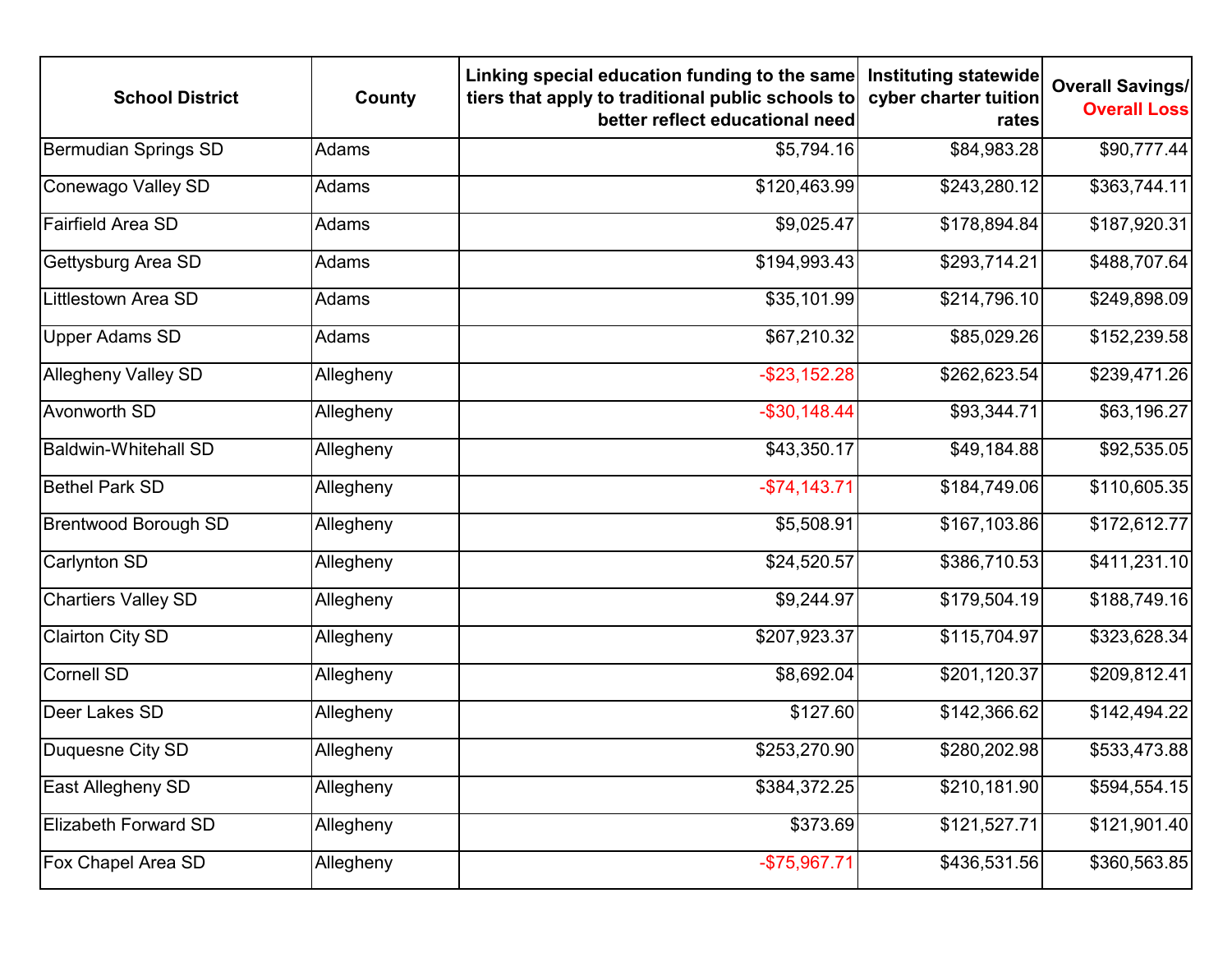| <b>School District</b>    | County    | Linking special education funding to the same<br>tiers that apply to traditional public schools to<br>better reflect educational need | Instituting statewide<br>cyber charter tuition<br>rates | <b>Overall Savings/</b><br><b>Overall Loss</b> |
|---------------------------|-----------|---------------------------------------------------------------------------------------------------------------------------------------|---------------------------------------------------------|------------------------------------------------|
| <b>Gateway SD</b>         | Allegheny | \$104,114.02                                                                                                                          | \$740,736.71                                            | \$844,850.73                                   |
| Hampton Township SD       | Allegheny | $-$ \$755.78                                                                                                                          | \$98,114.71                                             | \$97,358.93                                    |
| <b>Highlands SD</b>       | Allegheny | \$9,735.91                                                                                                                            | \$675,577.85                                            | \$685,313.76                                   |
| <b>Keystone Oaks SD</b>   | Allegheny | $-$ \$67,224.96                                                                                                                       | \$202,058.01                                            | \$134,833.05                                   |
| Mckeesport Area SD        | Allegheny | \$496,214.93                                                                                                                          | \$315,619.56                                            | \$811,834.49                                   |
| Montour SD                | Allegheny | \$15,477.38                                                                                                                           | \$310,996.91                                            | \$326,474.29                                   |
| Moon Area SD              | Allegheny | $-$ \$33,247.66                                                                                                                       | \$403,071.79                                            | \$369,824.13                                   |
| Mount Lebanon SD          | Allegheny | \$1,200.08                                                                                                                            | \$58,825.00                                             | \$60,025.08                                    |
| North Allegheny SD        | Allegheny | $-$ \$31,505.87                                                                                                                       | \$361,297.03                                            | \$329,791.16                                   |
| North Hills SD            | Allegheny | \$41,440.51                                                                                                                           | \$267,633.39                                            | \$309,073.90                                   |
| Northgate SD              | Allegheny | $-$ \$8,595.28                                                                                                                        | \$318,026.28                                            | \$309,431.00                                   |
| Penn Hills SD             | Allegheny | \$426,847.92                                                                                                                          | \$1,026,675.91                                          | \$1,453,523.83                                 |
| Pine-Richland SD          | Allegheny | \$28,177.80                                                                                                                           | \$234,466.73                                            | \$262,644.53                                   |
| Pittsburgh SD             | Allegheny | \$5,082,333.41                                                                                                                        | \$10,248,572.38                                         | \$15,330,905.79                                |
| Plum Borough SD           | Allegheny | \$22,622.48                                                                                                                           | \$155,946.07                                            | \$178,568.55                                   |
| <b>Quaker Valley SD</b>   | Allegheny | $-$ \$39,135.71                                                                                                                       | \$107,244.33                                            | \$68,108.62                                    |
| <b>Riverview SD</b>       | Allegheny | $-$ \$27,792.82                                                                                                                       | \$99,970.89                                             | \$72,178.07                                    |
| Shaler Area SD            | Allegheny | \$12,186.04                                                                                                                           | \$567,205.35                                            | \$579,391.39                                   |
| South Allegheny SD        | Allegheny | \$66,003.41                                                                                                                           | \$179,834.78                                            | \$245,838.19                                   |
| South Fayette Township SD | Allegheny | \$2,190.05                                                                                                                            | \$73,814.66                                             | \$76,004.71                                    |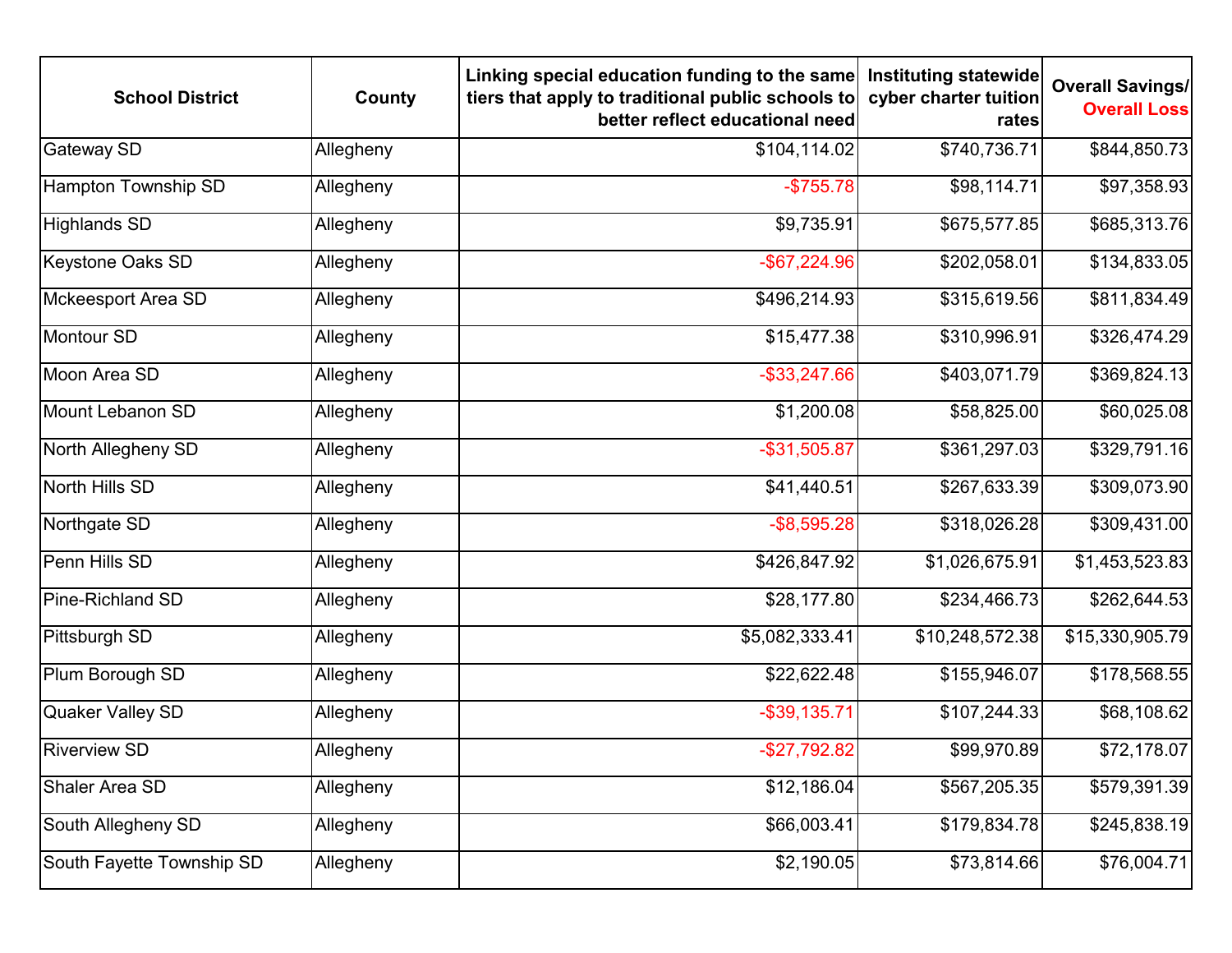| <b>School District</b>        | County        | Linking special education funding to the same<br>tiers that apply to traditional public schools to<br>better reflect educational need | Instituting statewide<br>cyber charter tuition<br>rates | <b>Overall Savings/</b><br><b>Overall Loss</b> |
|-------------------------------|---------------|---------------------------------------------------------------------------------------------------------------------------------------|---------------------------------------------------------|------------------------------------------------|
| South Park SD                 | Allegheny     | \$73,442.66                                                                                                                           | \$21,536.62                                             | \$94,979.28                                    |
| <b>Steel Valley SD</b>        | Allegheny     | \$589,373.20                                                                                                                          | \$734,870.28                                            | \$1,324,243.48                                 |
| Sto-Rox SD                    | Allegheny     | \$255,513.54                                                                                                                          | \$155,636.74                                            | \$411,150.28                                   |
| <b>Upper Saint Clair SD</b>   | Allegheny     | $-$40,407.39$                                                                                                                         | \$144,128.53                                            | \$103,721.14                                   |
| <b>West Allegheny SD</b>      | Allegheny     | \$6,978.79                                                                                                                            | \$80,221.03                                             | \$87,199.82                                    |
| West Jefferson Hills SD       | Allegheny     | $-$1,418.23$                                                                                                                          | \$72,331.07                                             | \$70,912.84                                    |
| <b>West Mifflin Area SD</b>   | Allegheny     | \$182,671.32                                                                                                                          | \$359,517.91                                            | \$542,189.23                                   |
| <b>Wilkinsburg Borough SD</b> | Allegheny     | \$1,059,735.78                                                                                                                        | \$881,594.09                                            | \$1,941,329.87                                 |
| <b>Woodland Hills SD</b>      | Allegheny     | \$3,213,261.73                                                                                                                        | \$1,899,279.33                                          | \$5,112,541.06                                 |
| Apollo-Ridge SD               | Armstrong     | $-$70.26$                                                                                                                             | \$276,139.88                                            | \$276,069.62                                   |
| <b>Armstrong SD</b>           | Armstrong     | \$22,304.45                                                                                                                           | \$413,607.61                                            | \$435,912.06                                   |
| <b>Freeport Area SD</b>       | Armstrong     | \$0.45                                                                                                                                | \$85,281.72                                             | \$85,282.17                                    |
| Leechburg Area SD             | Armstrong     | \$0.00                                                                                                                                | \$281,799.35                                            | \$281,799.35                                   |
| Aliquippa SD                  | <b>Beaver</b> | \$341,897.66                                                                                                                          | \$384,321.71                                            | \$726,219.37                                   |
| Ambridge Area SD              | <b>Beaver</b> | \$950,556.37                                                                                                                          | \$430,088.10                                            | \$1,380,644.47                                 |
| Beaver Area SD                | <b>Beaver</b> | \$21,306.95                                                                                                                           | \$59,522.43                                             | \$80,829.38                                    |
| Big Beaver Falls Area SD      | <b>Beaver</b> | \$58,725.23                                                                                                                           | \$161,628.11                                            | \$220,353.34                                   |
| <b>Blackhawk SD</b>           | <b>Beaver</b> | \$21,930.80                                                                                                                           | \$74,020.32                                             | \$95,951.12                                    |
| <b>Central Valley SD</b>      | <b>Beaver</b> | \$28,219.70                                                                                                                           | \$152,915.65                                            | \$181,135.35                                   |
| Freedom Area SD               | <b>Beaver</b> | \$62,078.61                                                                                                                           | \$170,402.15                                            | \$232,480.76                                   |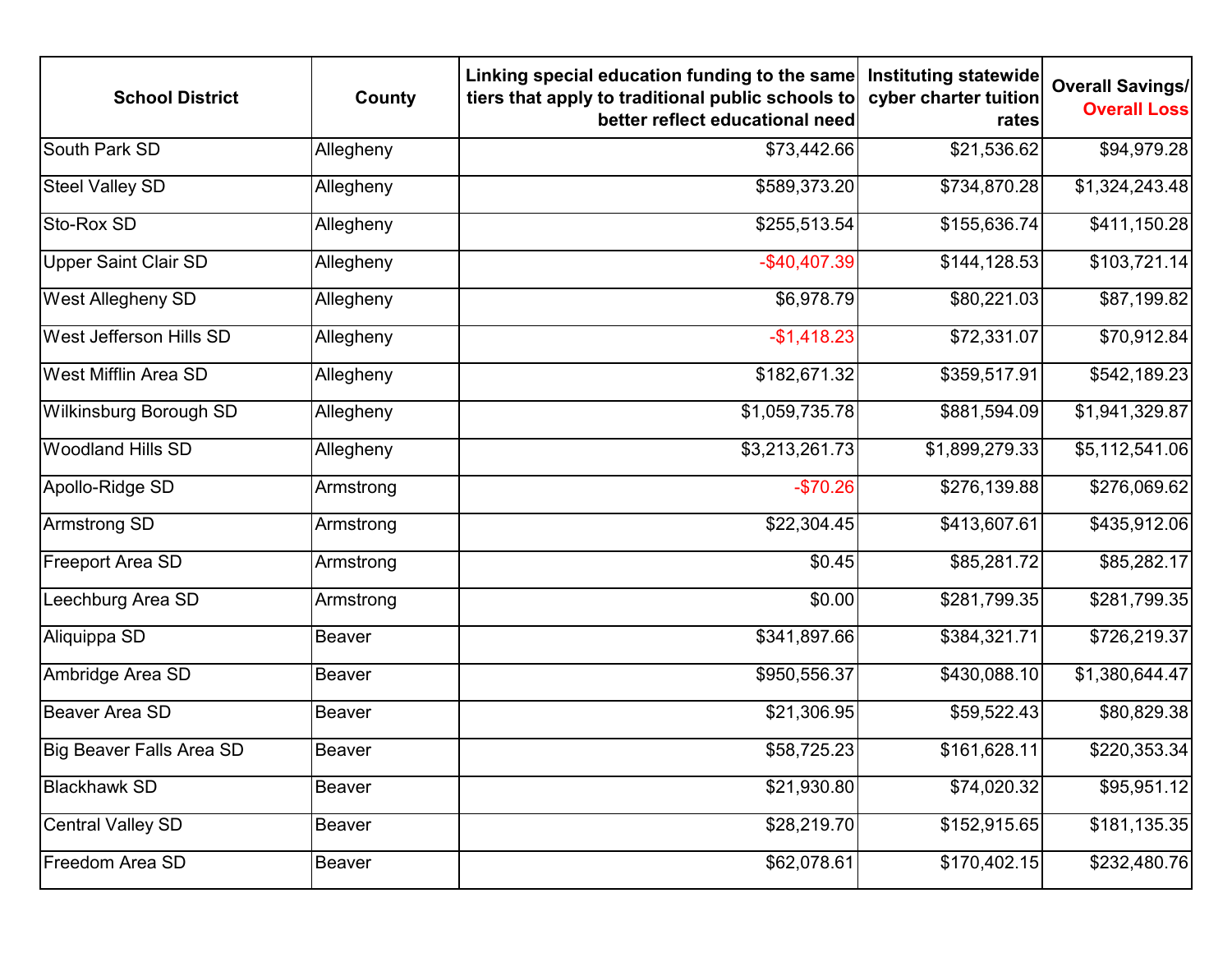| <b>School District</b>            | County         | Linking special education funding to the same<br>tiers that apply to traditional public schools to<br>better reflect educational need | Instituting statewide<br>cyber charter tuition<br>rates | <b>Overall Savings/</b><br><b>Overall Loss</b> |
|-----------------------------------|----------------|---------------------------------------------------------------------------------------------------------------------------------------|---------------------------------------------------------|------------------------------------------------|
| <b>Hopewell Area SD</b>           | <b>Beaver</b>  | \$78,182.39                                                                                                                           | \$216,315.72                                            | \$294,498.11                                   |
| Midland Borough SD                | <b>Beaver</b>  | \$28,093.72                                                                                                                           | $-$2,933.29$                                            | \$25,160.43                                    |
| New Brighton Area SD              | Beaver         | \$35,916.74                                                                                                                           | \$199,856.92                                            | \$235,773.66                                   |
| <b>Riverside Beaver County SD</b> | Beaver         | $-$130.08$                                                                                                                            | \$114,109.69                                            | \$113,979.61                                   |
| Rochester Area SD                 | Beaver         | \$230,221.71                                                                                                                          | \$290,937.83                                            | \$521,159.54                                   |
| South Side Area SD                | Beaver         | \$15,052.28                                                                                                                           | \$172,829.32                                            | \$187,881.60                                   |
| <b>Western Beaver County SD</b>   | Beaver         | \$15,633.39                                                                                                                           | \$118,520.88                                            | \$134,154.27                                   |
| <b>Bedford Area SD</b>            | <b>Bedford</b> | \$122,025.87                                                                                                                          | \$43,808.69                                             | \$165,834.56                                   |
| <b>Chestnut Ridge SD</b>          | <b>Bedford</b> | \$10,264.60                                                                                                                           | \$47,094.91                                             | \$57,359.51                                    |
| Everett Area SD                   | <b>Bedford</b> | \$9,929.28                                                                                                                            | $-$ \$8,901.31                                          | \$1,027.97                                     |
| Northern Bedford County SD        | <b>Bedford</b> | \$2,024.27                                                                                                                            | \$19,406.88                                             | \$21,431.15                                    |
| <b>Tussey Mountain SD</b>         | <b>Bedford</b> | \$11.48                                                                                                                               | \$50,684.21                                             | \$50,695.69                                    |
| Antietam SD                       | <b>Berks</b>   | \$25,369.50                                                                                                                           | \$196,297.65                                            | \$221,667.15                                   |
| Boyertown Area SD                 | <b>Berks</b>   | \$50.16                                                                                                                               | \$770,692.32                                            | \$770,742.48                                   |
| <b>Brandywine Heights Area SD</b> | <b>Berks</b>   | \$199.20                                                                                                                              | \$113,512.29                                            | \$113,711.49                                   |
| Conrad Weiser Area SD             | <b>Berks</b>   | \$0.00                                                                                                                                | \$255,923.66                                            | \$255,923.66                                   |
| Daniel Boone Area SD              | <b>Berks</b>   | \$5,782.68                                                                                                                            | \$228,244.08                                            | \$234,026.76                                   |
| <b>Exeter Township SD</b>         | <b>Berks</b>   | $-$195.82$                                                                                                                            | \$536,225.13                                            | \$536,029.31                                   |
| Fleetwood Area SD                 | <b>Berks</b>   | \$34,959.28                                                                                                                           | \$215,705.83                                            | \$250,665.11                                   |
| <b>Governor Mifflin SD</b>        | <b>Berks</b>   | \$20,211.19                                                                                                                           | \$242,627.09                                            | \$262,838.28                                   |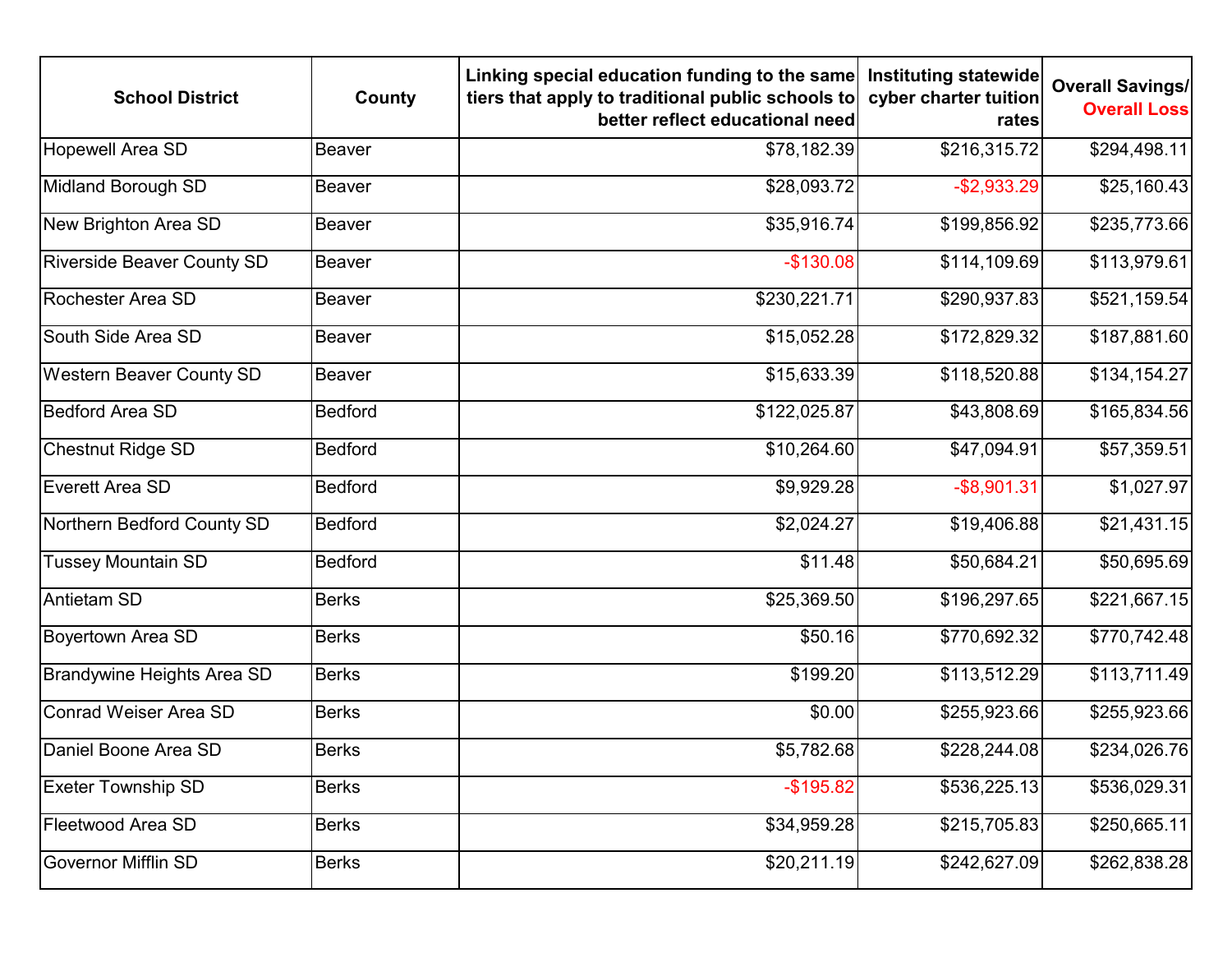| <b>School District</b>           | County          | Linking special education funding to the same<br>tiers that apply to traditional public schools to<br>better reflect educational need | Instituting statewide<br>cyber charter tuition<br>rates | <b>Overall Savings/</b><br><b>Overall Loss</b> |
|----------------------------------|-----------------|---------------------------------------------------------------------------------------------------------------------------------------|---------------------------------------------------------|------------------------------------------------|
| Hamburg Area SD                  | <b>Berks</b>    | \$8,614.49                                                                                                                            | \$404,430.90                                            | \$413,045.39                                   |
| Kutztown Area SD                 | <b>Berks</b>    | \$63,946.41                                                                                                                           | \$305,370.22                                            | \$369,316.63                                   |
| Muhlenberg SD                    | <b>Berks</b>    | \$5,064.76                                                                                                                            | \$221,292.78                                            | \$226,357.54                                   |
| Oley Valley SD                   | <b>Berks</b>    | \$11,176.61                                                                                                                           | \$394,248.82                                            | \$405,425.43                                   |
| <b>Reading SD</b>                | <b>Berks</b>    | \$1,228,834.67                                                                                                                        | \$1,651,998.78                                          | \$2,880,833.45                                 |
| <b>Schuylkill Valley SD</b>      | <b>Berks</b>    | \$6,414.72                                                                                                                            | \$227,949.00                                            | \$234,363.72                                   |
| Tulpehocken Area SD              | <b>Berks</b>    | $\overline{$}6,772.72$                                                                                                                | \$170,267.91                                            | \$177,040.63                                   |
| <b>Twin Valley SD</b>            | <b>Berks</b>    | \$45,531.14                                                                                                                           | \$399,241.08                                            | \$444,772.22                                   |
| <b>Wilson SD</b>                 | <b>Berks</b>    | \$16,537.83                                                                                                                           | \$276,226.32                                            | \$292,764.15                                   |
| <b>Wyomissing Area SD</b>        | <b>Berks</b>    | \$5,611.05                                                                                                                            | \$139,175.71                                            | \$144,786.76                                   |
| Altoona Area SD                  | <b>Blair</b>    | \$10,607.70                                                                                                                           | \$229,475.11                                            | \$240,082.81                                   |
| <b>Bellwood-Antis SD</b>         | <b>Blair</b>    | \$0.00                                                                                                                                | \$9,882.99                                              | \$9,882.99                                     |
| <b>Claysburg-Kimmel SD</b>       | <b>Blair</b>    | \$0.00                                                                                                                                | \$16,488.59                                             | \$16,488.59                                    |
| Hollidaysburg Area SD            | <b>Blair</b>    | \$12.62                                                                                                                               | -\$88,938.03                                            | $-$ \$88,925.41                                |
| <b>Spring Cove SD</b>            | <b>Blair</b>    | \$0.00                                                                                                                                | $-$9,071.16$                                            | $-$9,071.16$                                   |
| <b>Tyrone Area SD</b>            | <b>Blair</b>    | \$10,511.42                                                                                                                           | \$34,079.77                                             | \$44,591.19                                    |
| <b>Williamsburg Community SD</b> | <b>Blair</b>    | \$2,690.05                                                                                                                            | $-$ \$8,702.38                                          | $-$ \$6,012.33                                 |
| Athens Area SD                   | <b>Bradford</b> | \$0.00                                                                                                                                | \$247,522.84                                            | \$247,522.84                                   |
| Canton Area SD                   | <b>Bradford</b> | \$0.00                                                                                                                                | \$65,776.07                                             | \$65,776.07                                    |
| Northeast Bradford SD            | <b>Bradford</b> | \$0.00                                                                                                                                | \$90,469.79                                             | \$90,469.79                                    |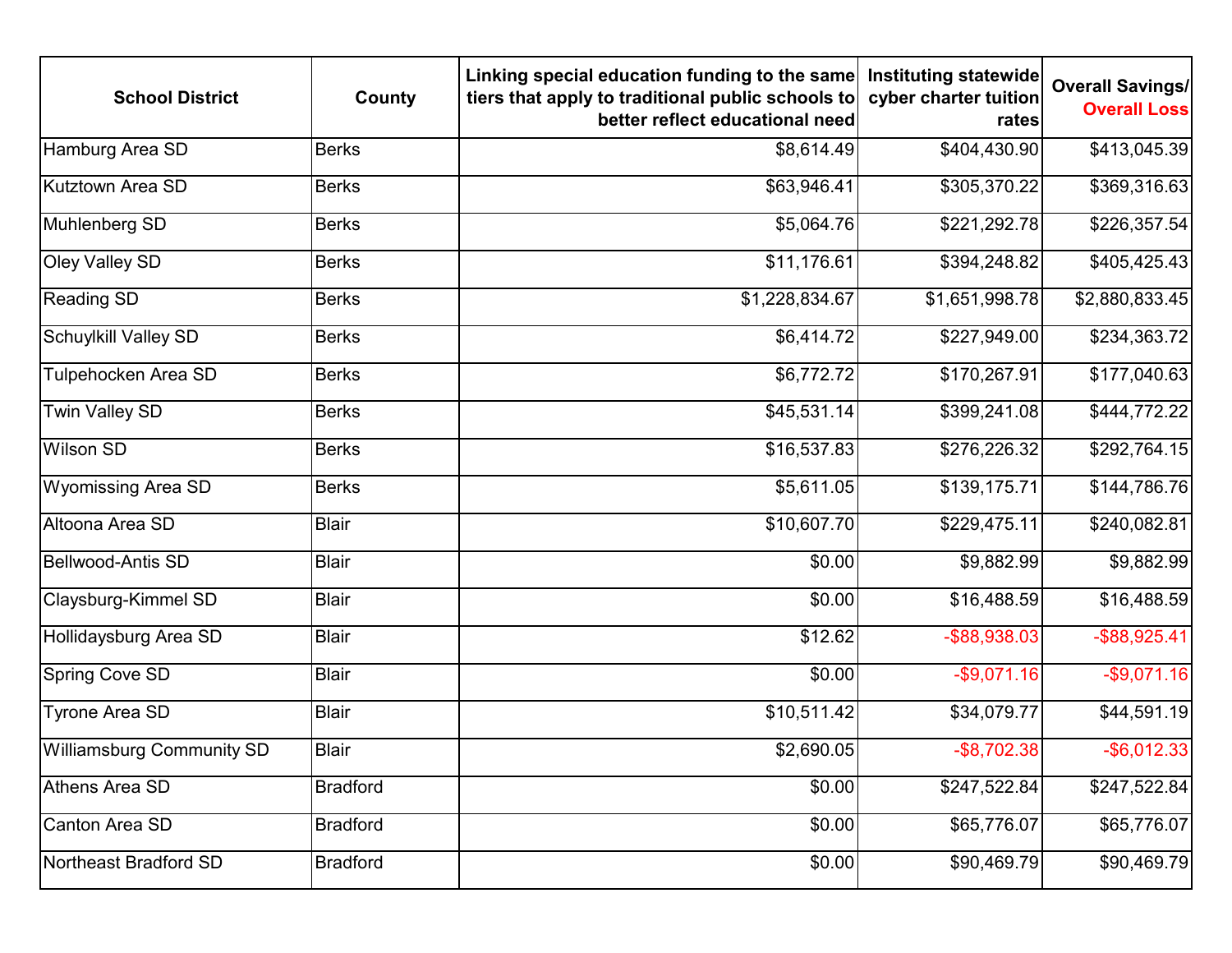| <b>School District</b>      | County          | Linking special education funding to the same<br>tiers that apply to traditional public schools to<br>better reflect educational need | Instituting statewide<br>cyber charter tuition<br>rates | <b>Overall Savings/</b><br><b>Overall Loss</b> |
|-----------------------------|-----------------|---------------------------------------------------------------------------------------------------------------------------------------|---------------------------------------------------------|------------------------------------------------|
| Sayre Area SD               | <b>Bradford</b> | \$0.00                                                                                                                                | \$150,641.59                                            | \$150,641.59                                   |
| Towanda Area SD             | <b>Bradford</b> | \$0.00                                                                                                                                | \$108,848.25                                            | \$108,848.25                                   |
| <b>Troy Area SD</b>         | <b>Bradford</b> | \$0.00                                                                                                                                | \$140,962.41                                            | \$140,962.41                                   |
| <b>Wyalusing Area SD</b>    | <b>Bradford</b> | \$0.00                                                                                                                                | \$107,764.29                                            | \$107,764.29                                   |
| <b>Bensalem Township SD</b> | <b>Bucks</b>    | \$1,195,650.86                                                                                                                        | \$853,242.93                                            | \$2,048,893.79                                 |
| <b>Bristol Borough SD</b>   | <b>Bucks</b>    | \$129,986.83                                                                                                                          | \$218,569.16                                            | \$348,555.99                                   |
| <b>Bristol Township SD</b>  | <b>Bucks</b>    | \$1,194,364.92                                                                                                                        | \$1,124,956.54                                          | \$2,319,321.46                                 |
| <b>Centennial SD</b>        | <b>Bucks</b>    | -\$169,900.01                                                                                                                         | \$590,623.91                                            | \$420,723.90                                   |
| <b>Central Bucks SD</b>     | <b>Bucks</b>    | \$6,127.45                                                                                                                            | \$720,633.94                                            | \$726,761.39                                   |
| <b>Council Rock SD</b>      | <b>Bucks</b>    | $-$30,756.03$                                                                                                                         | \$478,395.79                                            | \$447,639.76                                   |
| Morrisville Borough SD      | <b>Bucks</b>    | \$212,872.21                                                                                                                          | \$371,079.55                                            | \$583,951.76                                   |
| Neshaminy SD                | <b>Bucks</b>    | \$18,579.90                                                                                                                           | \$600,321.79                                            | \$618,901.69                                   |
| New Hope-Solebury SD        | <b>Bucks</b>    | \$284.88                                                                                                                              | \$50,568.60                                             | \$50,853.48                                    |
| Palisades SD                | <b>Bucks</b>    | \$27,667.66                                                                                                                           | \$288,246.31                                            | \$315,913.97                                   |
| Pennridge SD                | <b>Bucks</b>    | \$23,461.78                                                                                                                           | \$583,150.35                                            | \$606,612.13                                   |
| Pennsbury SD                | <b>Bucks</b>    | \$592,085.63                                                                                                                          | \$707,354.08                                            | \$1,299,439.71                                 |
| Quakertown Community SD     | <b>Bucks</b>    | \$47,538.60                                                                                                                           | \$681,267.50                                            | \$728,806.10                                   |
| <b>Butler Area SD</b>       | <b>Butler</b>   | \$30,437.91                                                                                                                           | \$559,213.45                                            | \$589,651.36                                   |
| Karns City Area SD          | <b>Butler</b>   | $-$2,289.49$                                                                                                                          | \$143,775.13                                            | \$141,485.64                                   |
| Mars Area SD                | <b>Butler</b>   | \$28,123.03                                                                                                                           | \$3,109.33                                              | \$31,232.36                                    |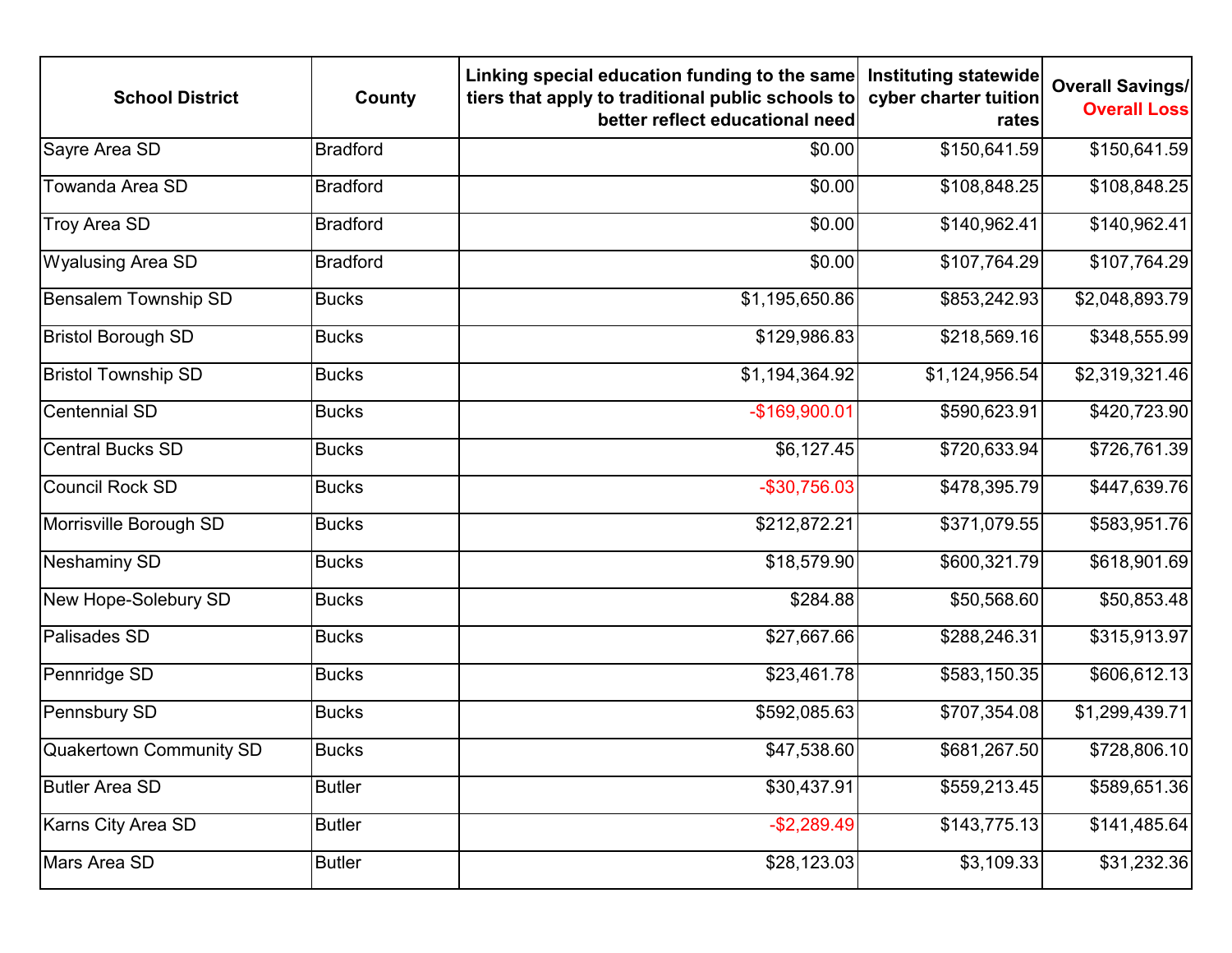| <b>School District</b>       | County        | Linking special education funding to the same<br>tiers that apply to traditional public schools to<br>better reflect educational need | Instituting statewide<br>cyber charter tuition<br>rates | <b>Overall Savings/</b><br><b>Overall Loss</b> |
|------------------------------|---------------|---------------------------------------------------------------------------------------------------------------------------------------|---------------------------------------------------------|------------------------------------------------|
| Moniteau SD                  | <b>Butler</b> | \$10,791.23                                                                                                                           | \$162,319.45                                            | \$173,110.68                                   |
| Seneca Valley SD             | <b>Butler</b> | \$69,803.58                                                                                                                           | \$314,609.14                                            | \$384,412.72                                   |
| <b>Slippery Rock Area SD</b> | <b>Butler</b> | \$8,794.58                                                                                                                            | \$254,682.91                                            | \$263,477.49                                   |
| South Butler County SD       | <b>Butler</b> | $-$ \$328.65                                                                                                                          | \$104,181.30                                            | \$103,852.65                                   |
| <b>Blacklick Valley SD</b>   | Cambria       | \$0.00                                                                                                                                | $-$11,109.47$                                           | $-$11,109.47$                                  |
| Cambria Heights SD           | Cambria       | \$0.00                                                                                                                                | \$53,302.53                                             | \$53,302.53                                    |
| <b>Central Cambria SD</b>    | Cambria       | \$0.00                                                                                                                                | \$53,387.57                                             | \$53,387.57                                    |
| Conemaugh Valley SD          | Cambria       | \$3,950.18                                                                                                                            | \$59,050.25                                             | \$63,000.43                                    |
| Ferndale Area SD             | Cambria       | \$0.00                                                                                                                                | \$80,966.54                                             | \$80,966.54                                    |
| <b>Forest Hills SD</b>       | Cambria       | \$0.00                                                                                                                                | \$15,953.54                                             | \$15,953.54                                    |
| Greater Johnstown SD         | Cambria       | \$17,605.69                                                                                                                           | \$422,220.34                                            | \$439,826.03                                   |
| Northern Cambria SD          | Cambria       | \$0.00                                                                                                                                | \$40,686.07                                             | \$40,686.07                                    |
| Penn Cambria SD              | Cambria       | \$0.00                                                                                                                                | \$23,107.43                                             | \$23,107.43                                    |
| Portage Area SD              | Cambria       | \$0.00                                                                                                                                | \$18,419.84                                             | \$18,419.84                                    |
| <b>Richland SD</b>           | Cambria       | \$0.00                                                                                                                                | \$17,982.53                                             | \$17,982.53                                    |
| <b>Westmont Hilltop SD</b>   | Cambria       | \$0.00                                                                                                                                | \$39,639.75                                             | \$39,639.75                                    |
| Cameron County SD            | Cameron       | \$8,086.53                                                                                                                            | \$197,140.09                                            | \$205,226.62                                   |
| Jim Thorpe Area SD           | Carbon        | \$5,505.35                                                                                                                            | \$795,956.96                                            | \$801,462.31                                   |
| Lehighton Area SD            | Carbon        | \$45.46                                                                                                                               | \$377,691.98                                            | \$377,737.44                                   |
| Palmerton Area SD            | Carbon        | \$7,495.63                                                                                                                            | \$191,105.13                                            | \$198,600.76                                   |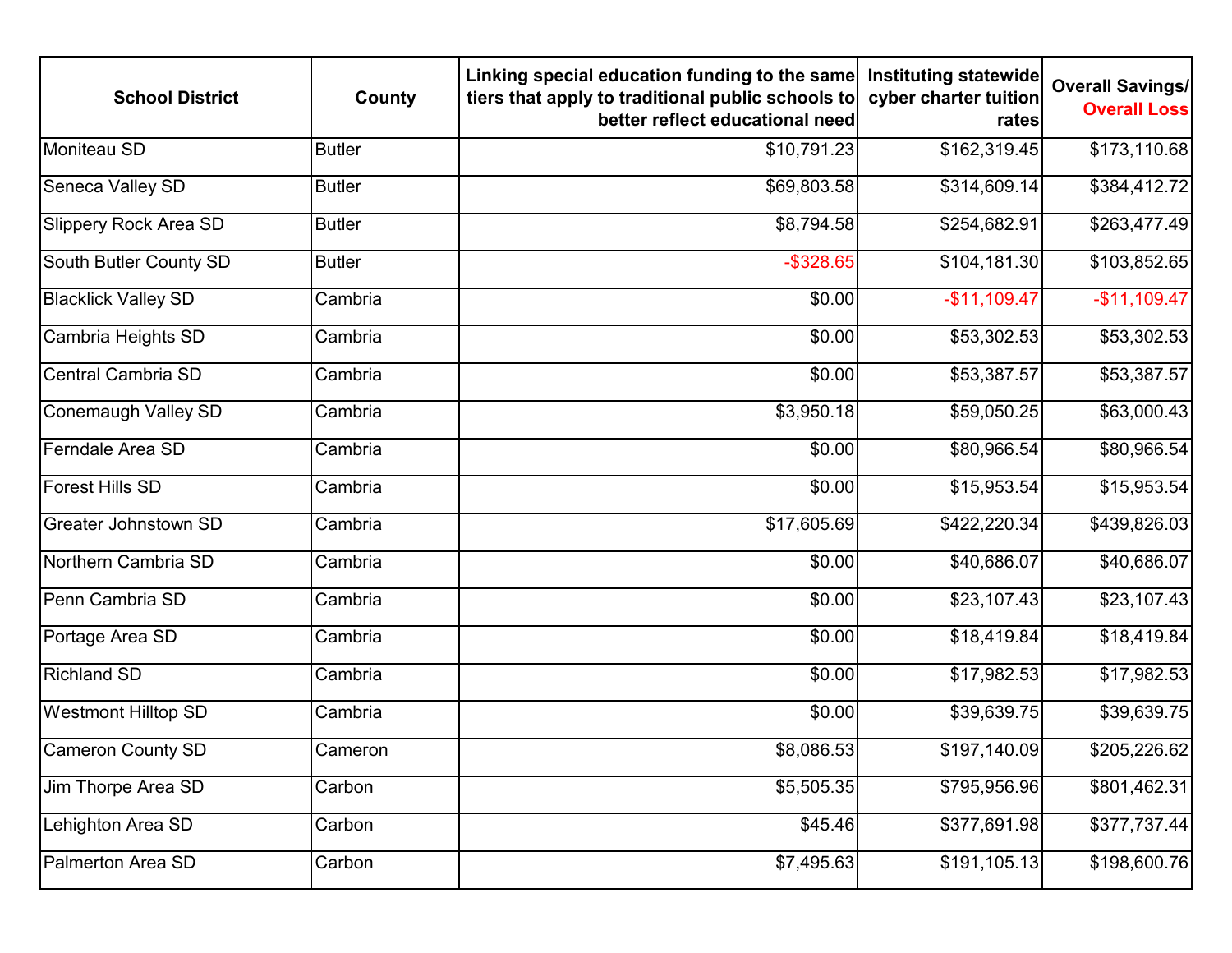| <b>School District</b>             | County  | Linking special education funding to the same<br>tiers that apply to traditional public schools to<br>better reflect educational need | Instituting statewide<br>cyber charter tuition<br>rates | <b>Overall Savings/</b><br><b>Overall Loss</b> |
|------------------------------------|---------|---------------------------------------------------------------------------------------------------------------------------------------|---------------------------------------------------------|------------------------------------------------|
| <b>Panther Valley SD</b>           | Carbon  | \$16,956.56                                                                                                                           | \$1,113,072.23                                          | \$1,130,028.79                                 |
| <b>Weatherly Area SD</b>           | Carbon  | \$0.00                                                                                                                                | \$126,514.18                                            | \$126,514.18                                   |
| <b>Bald Eagle Area SD</b>          | Centre  | \$40,249.18                                                                                                                           | \$112,025.83                                            | \$152,275.01                                   |
| <b>Bellefonte Area SD</b>          | Centre  | \$109,089.09                                                                                                                          | \$376,730.41                                            | \$485,819.50                                   |
| Penns Valley Area SD               | Centre  | \$97,023.72                                                                                                                           | \$105,609.56                                            | \$202,633.28                                   |
| State College Area SD              | Centre  | \$298,406.21                                                                                                                          | \$381,676.29                                            | \$680,082.50                                   |
| Avon Grove SD                      | Chester | $-$10,642.64$                                                                                                                         | \$212,285.73                                            | \$201,643.09                                   |
| Coatesville Area SD                | Chester | \$12,980,981.48                                                                                                                       | \$1,677,559.81                                          | \$14,658,541.29                                |
| Downingtown Area SD                | Chester | \$364,726.25                                                                                                                          | \$456,364.63                                            | \$821,090.88                                   |
| <b>Great Valley SD</b>             | Chester | \$37,340.91                                                                                                                           | \$487,169.39                                            | \$524,510.30                                   |
| Kennett Consolidated SD            | Chester | \$129,688.74                                                                                                                          | \$334,645.17                                            | \$464,333.91                                   |
| Octorara Area SD                   | Chester | \$93,177.74                                                                                                                           | \$470,968.52                                            | \$564,146.26                                   |
| Owen J Roberts SD                  | Chester | \$119,532.80                                                                                                                          | \$655,993.19                                            | \$775,525.99                                   |
| <b>Oxford Area SD</b>              | Chester | \$464,136.81                                                                                                                          | \$470,269.45                                            | \$934,406.26                                   |
| Phoenixville Area SD               | Chester | \$226,304.36                                                                                                                          | \$262,224.93                                            | \$488,529.29                                   |
| Tredyffrin-Easttown SD             | Chester | \$10,962.59                                                                                                                           | \$332,174.94                                            | \$343,137.53                                   |
| Unionville-Chadds Ford SD          | Chester | \$163.14                                                                                                                              | \$451,360.31                                            | \$451,523.45                                   |
| <b>West Chester Area SD</b>        | Chester | \$625,465.90                                                                                                                          | \$805,427.61                                            | \$1,430,893.51                                 |
| <b>Allegheny-Clarion Valley SD</b> | Clarion | \$0.00                                                                                                                                | \$306,189.59                                            | \$306,189.59                                   |
| <b>Clarion Area SD</b>             | Clarion | \$8,779.27                                                                                                                            | \$96,232.02                                             | \$105,011.29                                   |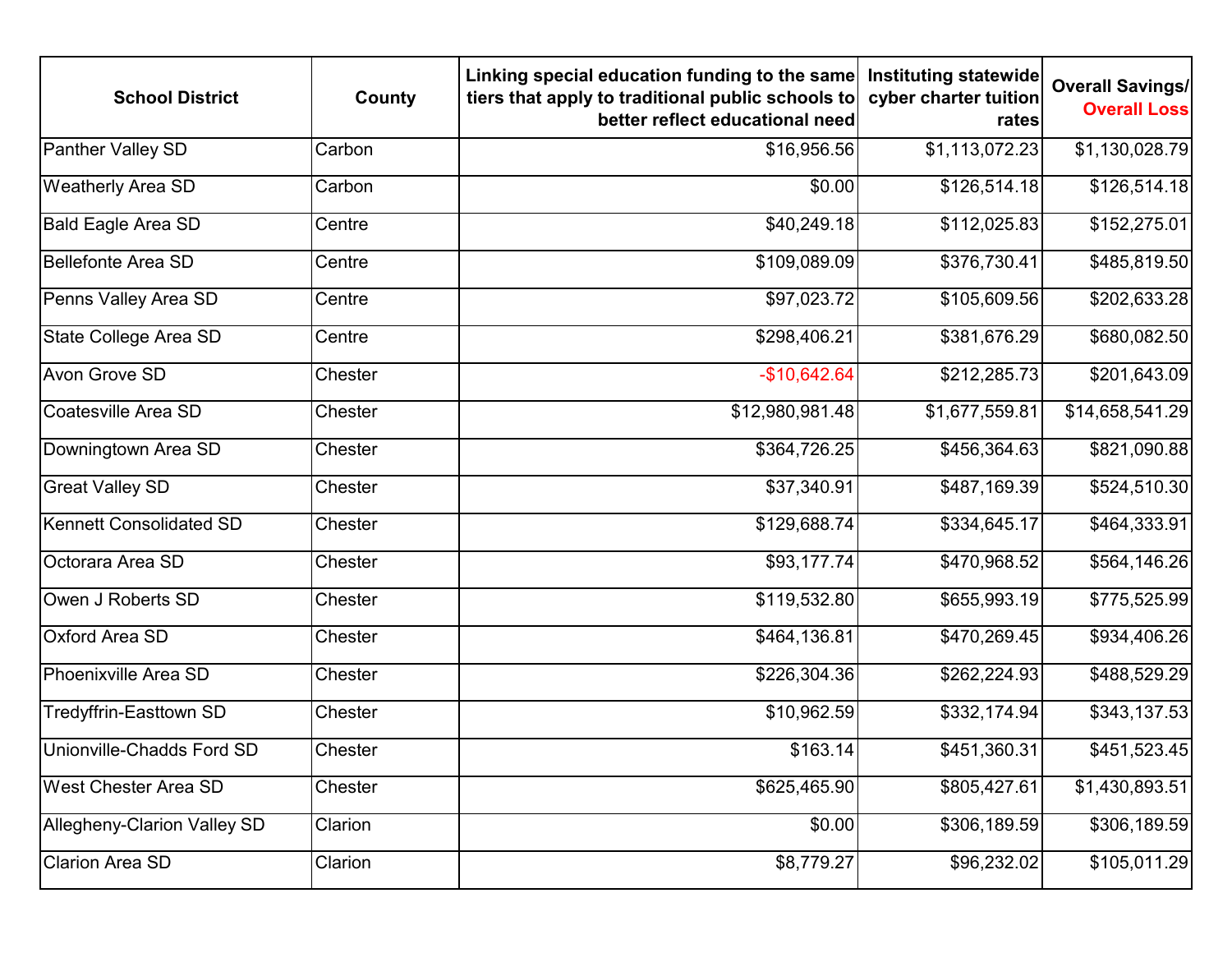| <b>School District</b>           | County     | Linking special education funding to the same<br>tiers that apply to traditional public schools to<br>better reflect educational need | Instituting statewide<br>cyber charter tuition<br>rates | <b>Overall Savings/</b><br><b>Overall Loss</b> |
|----------------------------------|------------|---------------------------------------------------------------------------------------------------------------------------------------|---------------------------------------------------------|------------------------------------------------|
| <b>Clarion-Limestone Area SD</b> | Clarion    | \$0.00                                                                                                                                | \$118,698.05                                            | \$118,698.05                                   |
| Keystone SD                      | Clarion    | \$0.00                                                                                                                                | \$108,245.12                                            | \$108,245.12                                   |
| North Clarion County SD          | Clarion    | \$0.00                                                                                                                                | \$30,624.20                                             | \$30,624.20                                    |
| <b>Redbank Valley SD</b>         | Clarion    | \$0.00                                                                                                                                | \$147,529.11                                            | \$147,529.11                                   |
| <b>Union SD</b>                  | Clarion    | \$3,225.69                                                                                                                            | \$101,597.05                                            | \$104,822.74                                   |
| <b>Clearfield Area SD</b>        | Clearfield | \$14.63                                                                                                                               | \$306,317.47                                            | \$306,332.10                                   |
| Curwensville Area SD             | Clearfield | \$0.00                                                                                                                                | \$47,953.36                                             | \$47,953.36                                    |
| Dubois Area SD                   | Clearfield | \$9,212.91                                                                                                                            | \$197,197.68                                            | \$206,410.59                                   |
| <b>Glendale SD</b>               | Clearfield | $-$50.00$                                                                                                                             | \$85,580.45                                             | \$85,530.45                                    |
| Harmony Area SD                  | Clearfield | \$0.00                                                                                                                                | \$53,644.73                                             | \$53,644.73                                    |
| <b>Moshannon Valley SD</b>       | Clearfield | $-$ \$61.52                                                                                                                           | \$33,129.42                                             | \$33,067.90                                    |
| Philipsburg-Osceola Area SD      | Clearfield | \$18,936.93                                                                                                                           | \$180,867.14                                            | \$199,804.07                                   |
| <b>West Branch Area SD</b>       | Clearfield | $-$114.59$                                                                                                                            | \$79,024.49                                             | \$78,909.90                                    |
| <b>Keystone Central SD</b>       | Clinton    | \$2,060,494.87                                                                                                                        | \$801,010.07                                            | \$2,861,504.94                                 |
| Benton Area SD                   | Columbia   | \$0.00                                                                                                                                | \$37,607.00                                             | \$37,607.00                                    |
| Berwick Area SD                  | Columbia   | \$0.00                                                                                                                                | \$316,578.87                                            | \$316,578.87                                   |
| Bloomsburg Area SD               | Columbia   | \$1,582.06                                                                                                                            | \$116, 114.31                                           | \$117,696.37                                   |
| Central Columbia SD              | Columbia   | \$0.00                                                                                                                                | \$120,409.46                                            | \$120,409.46                                   |
| Millville Area SD                | Columbia   | \$0.00                                                                                                                                | \$64,834.38                                             | \$64,834.38                                    |
| Southern Columbia Area SD        | Columbia   | \$0.00                                                                                                                                | \$67,160.64                                             | \$67,160.64                                    |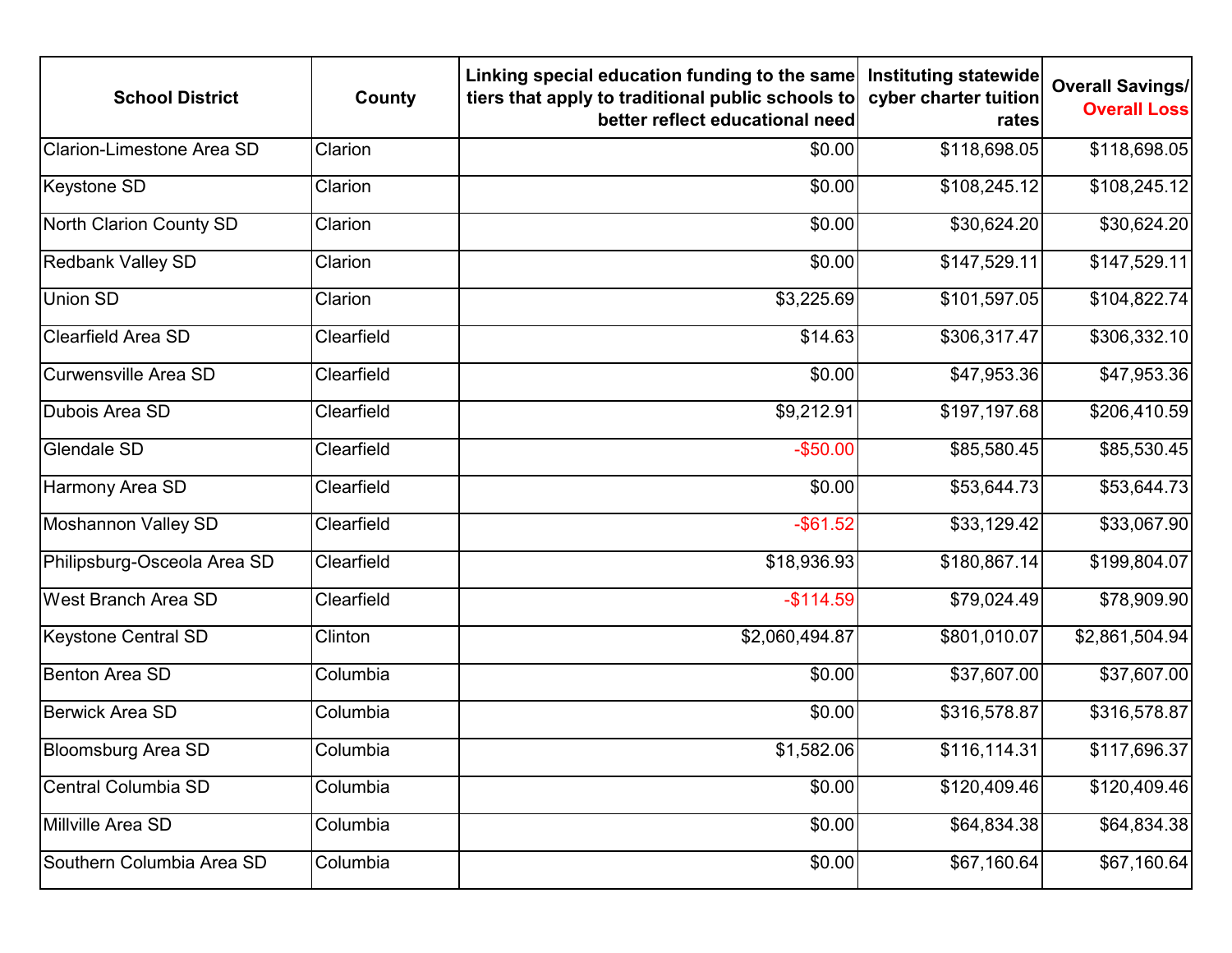| <b>School District</b>      | County     | Linking special education funding to the same<br>tiers that apply to traditional public schools to<br>better reflect educational need | <b>Instituting statewide</b><br>cyber charter tuition<br>rates | <b>Overall Savings/</b><br><b>Overall Loss</b> |
|-----------------------------|------------|---------------------------------------------------------------------------------------------------------------------------------------|----------------------------------------------------------------|------------------------------------------------|
| <b>Conneaut SD</b>          | Crawford   | \$10,201.99                                                                                                                           | \$386,584.25                                                   | \$396,786.24                                   |
| <b>Crawford Central SD</b>  | Crawford   | \$7,295.31                                                                                                                            | \$530,153.52                                                   | \$537,448.83                                   |
| <b>Penncrest SD</b>         | Crawford   | \$835.00                                                                                                                              | \$464,420.51                                                   | \$465,255.51                                   |
| <b>Big Spring SD</b>        | Cumberland | \$182.81                                                                                                                              | \$647,677.74                                                   | \$647,860.55                                   |
| Camp Hill SD                | Cumberland | \$7,882.58                                                                                                                            | \$152, 175.19                                                  | \$160,057.77                                   |
| Carlisle Area SD            | Cumberland | \$10,343.55                                                                                                                           | \$311,006.48                                                   | \$321,350.03                                   |
| <b>Cumberland Valley SD</b> | Cumberland | \$47,742.06                                                                                                                           | \$491,647.59                                                   | \$539,389.65                                   |
| East Pennsboro Area SD      | Cumberland | \$25,197.62                                                                                                                           | \$301,529.75                                                   | \$326,727.37                                   |
| Mechanicsburg Area SD       | Cumberland | \$16,700.23                                                                                                                           | \$454,796.76                                                   | \$471,496.99                                   |
| Shippensburg Area SD        | Cumberland | \$5,797.67                                                                                                                            | \$149,169.65                                                   | \$154,967.32                                   |
| South Middleton SD          | Cumberland | \$12,858.08                                                                                                                           | \$189,637.26                                                   | \$202,495.34                                   |
| <b>Central Dauphin SD</b>   | Dauphin    | \$138,666.80                                                                                                                          | \$1,446,907.22                                                 | \$1,585,574.02                                 |
| <b>Derry Township SD</b>    | Dauphin    | \$550.61                                                                                                                              | \$130,380.94                                                   | \$130,931.55                                   |
| <b>Halifax Area SD</b>      | Dauphin    | \$0.00                                                                                                                                | \$222,340.29                                                   | \$222,340.29                                   |
| <b>Harrisburg City SD</b>   | Dauphin    | \$809,148.01                                                                                                                          | \$3,163,383.30                                                 | \$3,972,531.31                                 |
| Lower Dauphin SD            | Dauphin    | \$8,699.55                                                                                                                            | \$560,920.94                                                   | \$569,620.49                                   |
| Middletown Area SD          | Dauphin    | \$7,366.31                                                                                                                            | \$479,660.39                                                   | \$487,026.70                                   |
| Millersburg Area SD         | Dauphin    | $-$ \$3.71                                                                                                                            | \$204,316.99                                                   | \$204,313.28                                   |
| Steelton-Highspire SD       | Dauphin    | \$64,069.72                                                                                                                           | \$401,267.10                                                   | \$465,336.82                                   |
| Susquehanna Township SD     | Dauphin    | \$55,836.86                                                                                                                           | \$640,653.60                                                   | \$696,490.46                                   |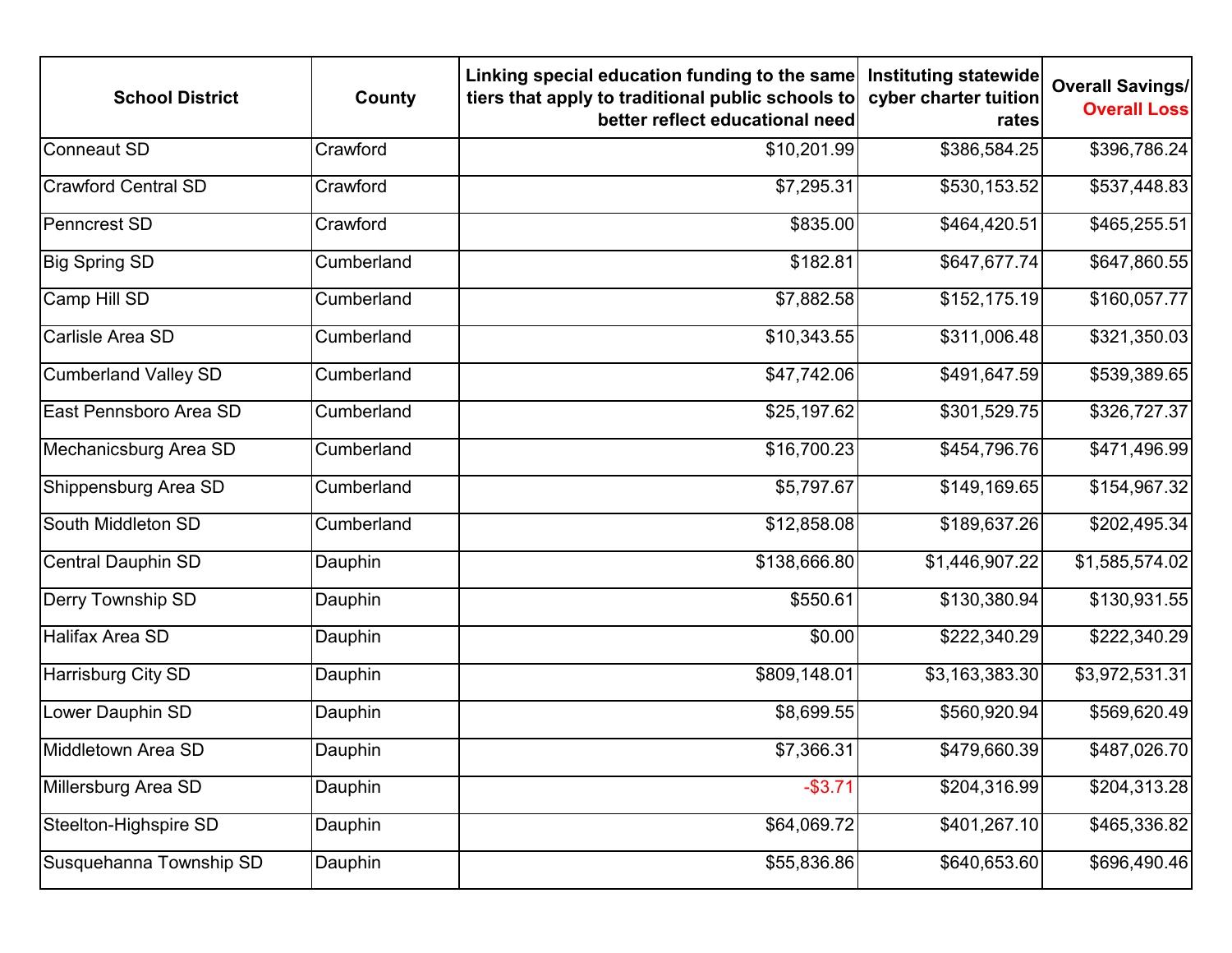| <b>School District</b>       | County   | Linking special education funding to the same<br>tiers that apply to traditional public schools to<br>better reflect educational need | <b>Instituting statewide</b><br>cyber charter tuition<br>rates | <b>Overall Savings/</b><br><b>Overall Loss</b> |
|------------------------------|----------|---------------------------------------------------------------------------------------------------------------------------------------|----------------------------------------------------------------|------------------------------------------------|
| <b>Upper Dauphin Area SD</b> | Dauphin  | \$7,444.96                                                                                                                            | \$226,935.50                                                   | \$234,380.46                                   |
| <b>Chester-Upland SD</b>     | Delaware |                                                                                                                                       | \$5,080,115.83                                                 | \$5,080,115.83                                 |
| <b>Chichester SD</b>         | Delaware | \$372,743.79                                                                                                                          | \$887,700.43                                                   | \$1,260,444.22                                 |
| <b>Garnet Valley SD</b>      | Delaware | \$0.00                                                                                                                                | \$253,900.38                                                   | \$253,900.38                                   |
| <b>Haverford Township SD</b> | Delaware | \$13,548.45                                                                                                                           | \$142,943.95                                                   | \$156,492.40                                   |
| Interboro SD                 | Delaware | $-$ \$354.99                                                                                                                          | \$195,561.96                                                   | \$195,206.97                                   |
| <b>Marple Newtown SD</b>     | Delaware | \$0.00                                                                                                                                | \$440,227.38                                                   | \$440,227.38                                   |
| Penn-Delco SD                | Delaware | \$87,621.02                                                                                                                           | \$338,903.97                                                   | \$426,524.99                                   |
| <b>Radnor Township SD</b>    | Delaware | \$15,670.67                                                                                                                           | \$211,704.99                                                   | \$227,375.66                                   |
| <b>Ridley SD</b>             | Delaware | \$178,624.79                                                                                                                          | \$458,340.49                                                   | \$636,965.28                                   |
| Rose Tree Media SD           | Delaware | \$0.00                                                                                                                                | \$393,670.30                                                   | \$393,670.30                                   |
| Southeast Delco SD           | Delaware | \$775,519.87                                                                                                                          | \$989,799.66                                                   | \$1,765,319.53                                 |
| Springfield SD               | Delaware | \$4.74                                                                                                                                | \$111,516.32                                                   | \$111,521.06                                   |
| <b>Upper Darby SD</b>        | Delaware | \$688,605.65                                                                                                                          | \$903,444.84                                                   | \$1,592,050.49                                 |
| Wallingford-Swarthmore SD    | Delaware | \$11,670.45                                                                                                                           | \$299,373.44                                                   | \$311,043.89                                   |
| <b>William Penn SD</b>       | Delaware | \$1,540,973.25                                                                                                                        | \$809,049.32                                                   | \$2,350,022.57                                 |
| Johnsonburg Area SD          | Elk      | \$0.00                                                                                                                                | \$43,253.01                                                    | \$43,253.01                                    |
| Ridgway Area SD              | Elk      | \$0.00                                                                                                                                | \$155,554.29                                                   | \$155,554.29                                   |
| Saint Marys Area SD          | Elk      | \$0.00                                                                                                                                | \$54,611.99                                                    | \$54,611.99                                    |
| Corry Area SD                | Erie     | $-$1.20$                                                                                                                              | \$95,336.46                                                    | \$95,335.26                                    |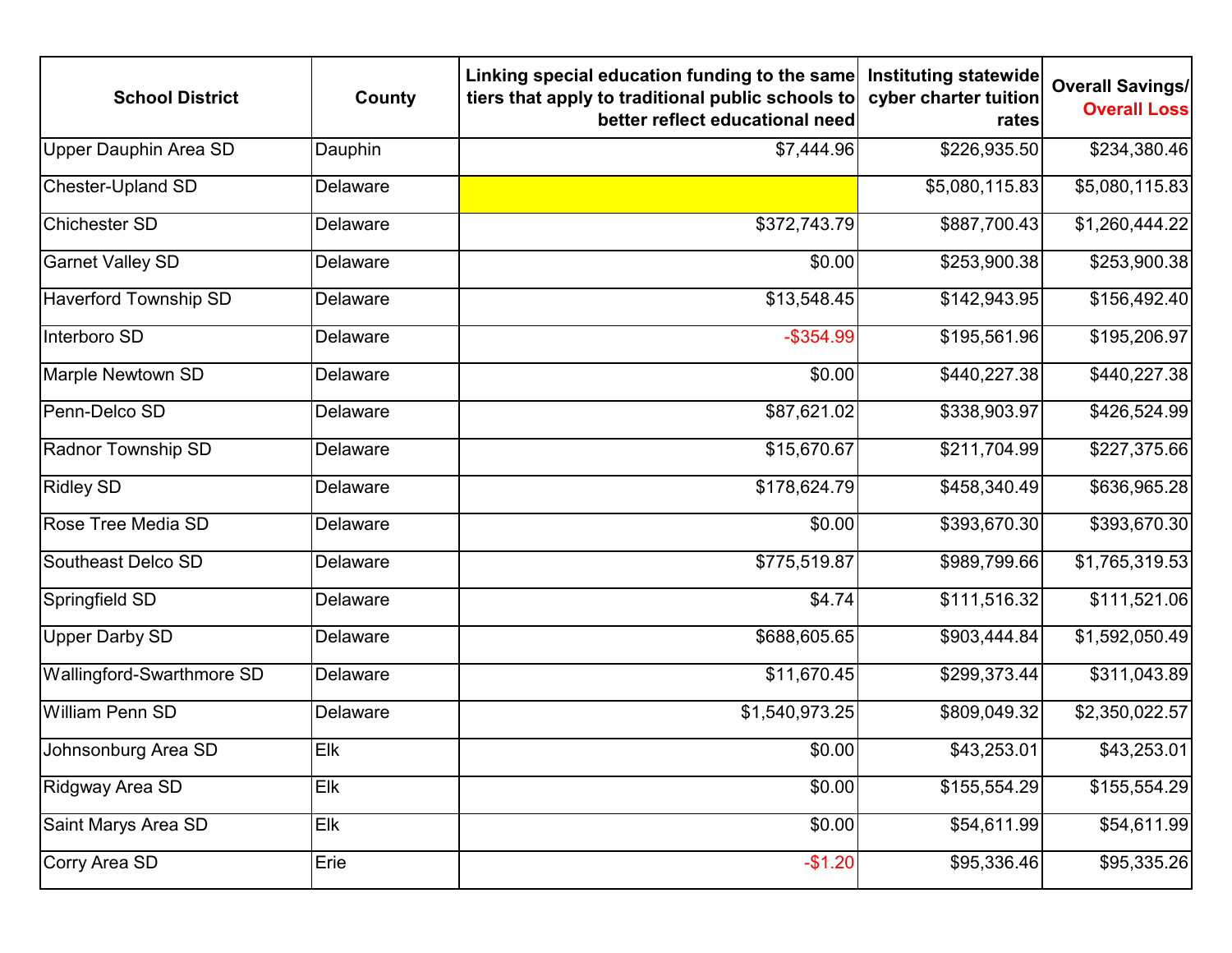| <b>School District</b>     | County   | Linking special education funding to the same<br>tiers that apply to traditional public schools to<br>better reflect educational need | Instituting statewide<br>cyber charter tuition<br>rates | <b>Overall Savings/</b><br><b>Overall Loss</b> |
|----------------------------|----------|---------------------------------------------------------------------------------------------------------------------------------------|---------------------------------------------------------|------------------------------------------------|
| Erie City SD               | Erie     | \$3,330,258.20                                                                                                                        | \$1,118,668.08                                          | \$4,448,926.28                                 |
| <b>Fairview SD</b>         | Erie     | \$2,070.92                                                                                                                            | \$10,919.59                                             | \$12,990.51                                    |
| Fort Leboeuf SD            | Erie     | \$84.23                                                                                                                               | \$111,862.97                                            | \$111,947.20                                   |
| <b>General Mclane SD</b>   | Erie     | \$6,276.08                                                                                                                            | \$105,451.49                                            | \$111,727.57                                   |
| <b>Girard SD</b>           | Erie     | $-$ \$54.70                                                                                                                           | \$104,679.85                                            | \$104,625.15                                   |
| <b>Harbor Creek SD</b>     | Erie     | \$42.32                                                                                                                               | \$77,585.63                                             | \$77,627.95                                    |
| Iroquois SD                | Erie     | \$8,483.67                                                                                                                            | \$83,208.09                                             | \$91,691.76                                    |
| Millcreek Township SD      | Erie     | \$57,562.78                                                                                                                           | \$250,618.30                                            | \$308,181.08                                   |
| North East SD              | Erie     | \$3,342.07                                                                                                                            | $-$12,624.73$                                           | $-$9,282.66$                                   |
| Northwestern SD            | Erie     | \$6,237.01                                                                                                                            | \$72,922.94                                             | \$79,159.95                                    |
| <b>Union City Area SD</b>  | Erie     | \$3,801.72                                                                                                                            | \$82,689.79                                             | \$86,491.51                                    |
| <b>Wattsburg Area SD</b>   | Erie     | \$5,755.51                                                                                                                            | \$153,763.19                                            | \$159,518.70                                   |
| Albert Gallatin Area SD    | Fayette  | \$6,759.22                                                                                                                            | \$378,692.62                                            | \$385,451.84                                   |
| <b>Brownsville Area SD</b> | Fayette  | \$0.00                                                                                                                                | \$483,310.65                                            | \$483,310.65                                   |
| Connellsville Area SD      | Fayette  | \$6,471.71                                                                                                                            | \$366,964.23                                            | \$373,435.94                                   |
| <b>Frazier SD</b>          | Fayette  | $-$79.17$                                                                                                                             | \$125,701.24                                            | \$125,622.07                                   |
| Laurel Highlands SD        | Fayette  | $-$ \$66.88                                                                                                                           | \$582,832.62                                            | \$582,765.74                                   |
| Uniontown Area SD          | Fayette  | \$5,980.19                                                                                                                            | \$448,400.25                                            | \$454,380.44                                   |
| Forest Area SD             | Forest   | \$12,928.59                                                                                                                           | \$98,468.59                                             | \$111,397.18                                   |
| Chambersburg Area SD       | Franklin | \$20,055.91                                                                                                                           | \$400,312.67                                            | \$420,368.58                                   |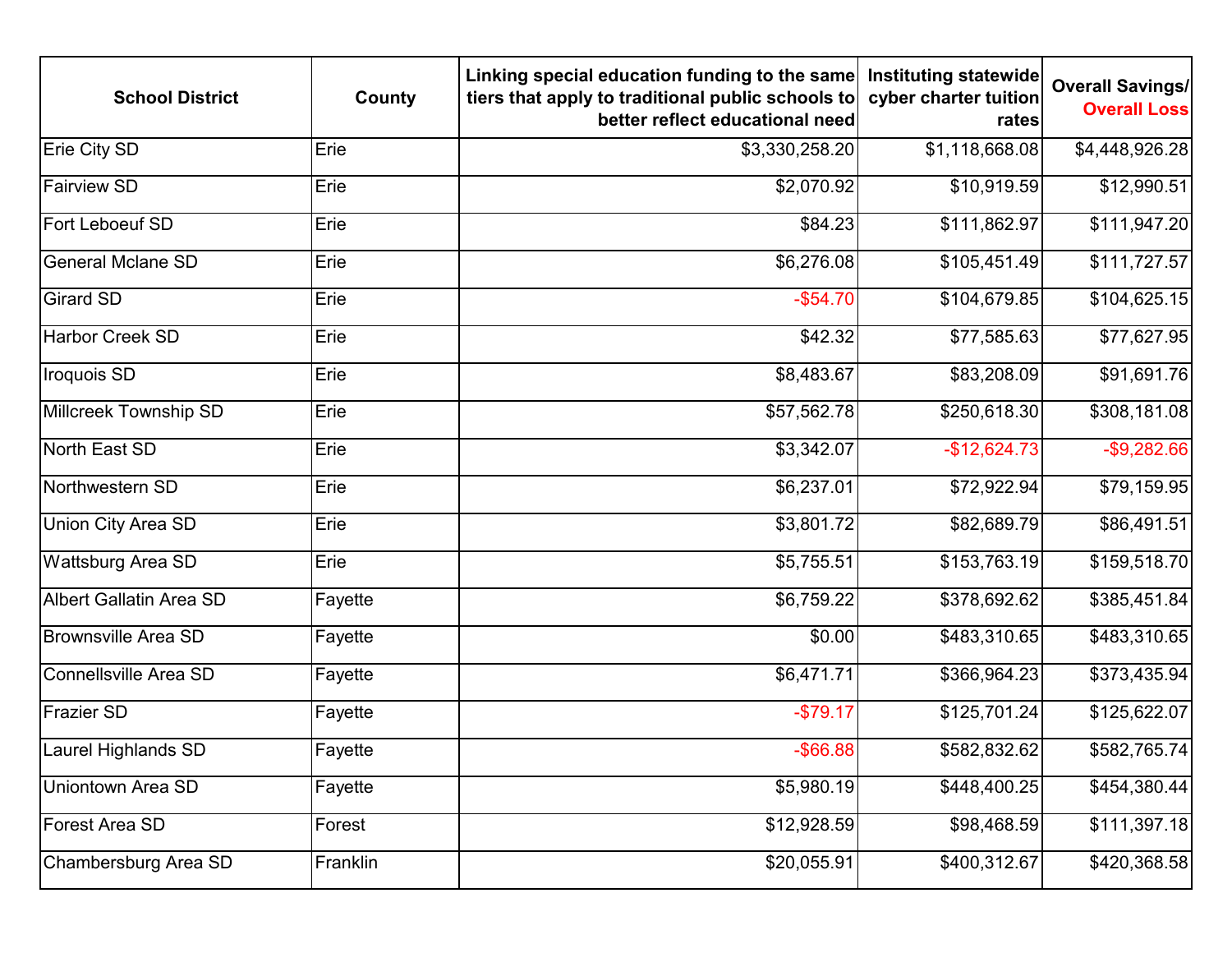| <b>School District</b>          | County     | Linking special education funding to the same<br>tiers that apply to traditional public schools to<br>better reflect educational need | Instituting statewide<br>cyber charter tuition<br>rates | <b>Overall Savings/</b><br><b>Overall Loss</b> |
|---------------------------------|------------|---------------------------------------------------------------------------------------------------------------------------------------|---------------------------------------------------------|------------------------------------------------|
| <b>Fannett-Metal SD</b>         | Franklin   | \$0.00                                                                                                                                | \$95,129.85                                             | \$95,129.85                                    |
| <b>Greencastle-Antrim SD</b>    | Franklin   | \$2,797.21                                                                                                                            | \$16,389.99                                             | \$19,187.20                                    |
| Tuscarora SD                    | Franklin   | $-$0.95$                                                                                                                              | \$15,310.24                                             | \$15,309.29                                    |
| Waynesboro Area SD              | Franklin   | \$9,156.92                                                                                                                            | \$65,050.79                                             | \$74,207.71                                    |
| <b>Central Fulton SD</b>        | Fulton     | \$0.00                                                                                                                                | \$67,098.91                                             | \$67,098.91                                    |
| <b>Forbes Road SD</b>           | Fulton     | \$0.00                                                                                                                                | \$50,721.17                                             | $$50,721.\overline{17}]$                       |
| Southern Fulton SD              | Fulton     | \$0.00                                                                                                                                | \$120,460.78                                            | \$120,460.78                                   |
| Carmichaels Area SD             | Greene     | \$6,720.25                                                                                                                            | \$152,541.13                                            | \$159,261.38                                   |
| <b>Central Greene SD</b>        | Greene     | \$18.17                                                                                                                               | \$387,002.65                                            | \$387,020.82                                   |
| Jefferson-Morgan SD             | Greene     | \$0.00                                                                                                                                | \$80,240.13                                             | \$80,240.13                                    |
| Southeastern Greene SD          | Greene     | \$10,167.28                                                                                                                           | \$144,453.45                                            | \$154,620.73                                   |
| <b>West Greene SD</b>           | Greene     | \$15,799.23                                                                                                                           | \$187,835.64                                            | \$203,634.87                                   |
| Huntingdon Area SD              | Huntingdon | \$319,281.87                                                                                                                          | \$89,683.27                                             | \$408,965.14                                   |
| Juniata Valley SD               | Huntingdon | \$36,762.64                                                                                                                           | \$2,855.74                                              | \$39,618.38                                    |
| Mount Union Area SD             | Huntingdon | \$199,004.73                                                                                                                          | \$159,182.12                                            | \$358,186.85                                   |
| Southern Huntingdon County SD   | Huntingdon | \$9,498.49                                                                                                                            | \$32,697.61                                             | \$42,196.10                                    |
| <b>Blairsville-Saltsburg SD</b> | Indiana    | \$43,113.37                                                                                                                           | \$683,003.01                                            | \$726,116.38                                   |
| Homer-Center SD                 | Indiana    | \$0.00                                                                                                                                | \$55,269.38                                             | \$55,269.38                                    |
| Indiana Area SD                 | Indiana    | \$0.00                                                                                                                                | \$374,646.65                                            | \$374,646.65                                   |
| Marion Center Area SD           | Indiana    | $-$ \$66.70                                                                                                                           | \$185,654.79                                            | \$185,588.09                                   |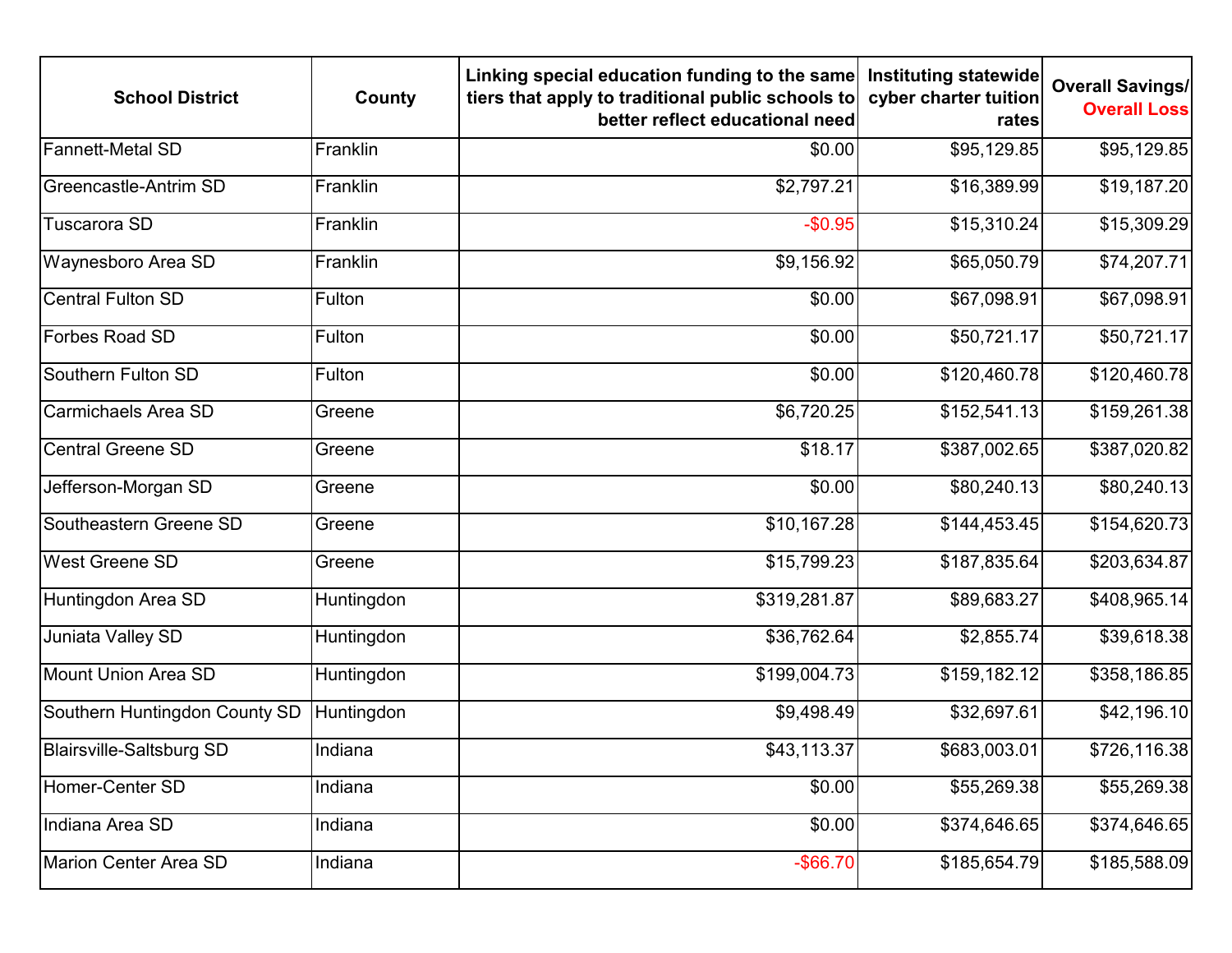| <b>School District</b>    | County           | Linking special education funding to the same<br>tiers that apply to traditional public schools to<br>better reflect educational need | Instituting statewide<br>cyber charter tuition<br>rates | <b>Overall Savings/</b><br><b>Overall Loss</b> |
|---------------------------|------------------|---------------------------------------------------------------------------------------------------------------------------------------|---------------------------------------------------------|------------------------------------------------|
| Penns Manor Area SD       | Indiana          | \$0.00                                                                                                                                | \$266,673.50                                            | \$266,673.50                                   |
| <b>Purchase Line SD</b>   | Indiana          | $-$2.79$                                                                                                                              | \$304,689.21                                            | \$304,686.42                                   |
| <b>United SD</b>          | Indiana          | \$6,637.97                                                                                                                            | \$259,748.71                                            | \$266,386.68                                   |
| <b>Brockway Area SD</b>   | <b>Jefferson</b> | \$45.48                                                                                                                               | \$9,577.38                                              | \$9,622.86                                     |
| <b>Brookville Area SD</b> | Jefferson        | \$0.00                                                                                                                                | \$49,485.06                                             | \$49,485.06                                    |
| Punxsutawney Area SD      | Jefferson        | $-$0.80$                                                                                                                              | \$587,173.86                                            | \$587,173.06                                   |
| Juniata County SD         | Juniata          | \$77,847.62                                                                                                                           | \$85,388.21                                             | \$163,235.83                                   |
| Abington Heights SD       | Lackawanna       | \$5,967.51                                                                                                                            | \$95,278.01                                             | \$101,245.52                                   |
| Carbondale Area SD        | Lackawanna       | \$466,223.12                                                                                                                          | \$409,248.40                                            | \$875,471.52                                   |
| Dunmore SD                | Lackawanna       | \$5,905.65                                                                                                                            | \$120,334.49                                            | \$126,240.14                                   |
| <b>Lakeland SD</b>        | Lackawanna       | \$12,649.95                                                                                                                           | \$176,403.25                                            | \$189,053.20                                   |
| Mid Valley SD             | Lackawanna       | \$10,766.48                                                                                                                           | \$279,000.77                                            | \$289,767.25                                   |
| North Pocono SD           | Lackawanna       | \$5,254.70                                                                                                                            | \$533,453.67                                            | \$538,708.37                                   |
| Old Forge SD              | Lackawanna       | \$11,653.78                                                                                                                           | \$111,997.26                                            | \$123,651.04                                   |
| <b>Riverside SD</b>       | Lackawanna       | \$15,394.07                                                                                                                           | \$175,712.83                                            | \$191,106.90                                   |
| Scranton SD               | Lackawanna       | \$162,706.56                                                                                                                          | \$957,252.80                                            | \$1,119,959.36                                 |
| <b>Valley View SD</b>     | Lackawanna       | $-$1,997.94$                                                                                                                          | \$149,057.72                                            | \$147,059.78                                   |
| Cocalico SD               | Lancaster        | $-$ \$8.76                                                                                                                            | \$267,426.00                                            | \$267,417.24                                   |
| Columbia Borough SD       | Lancaster        | \$30,851.23                                                                                                                           | \$442,226.05                                            | \$473,077.28                                   |
| Conestoga Valley SD       | Lancaster        | $-$10,215.08$                                                                                                                         | \$172,168.36                                            | \$161,953.28                                   |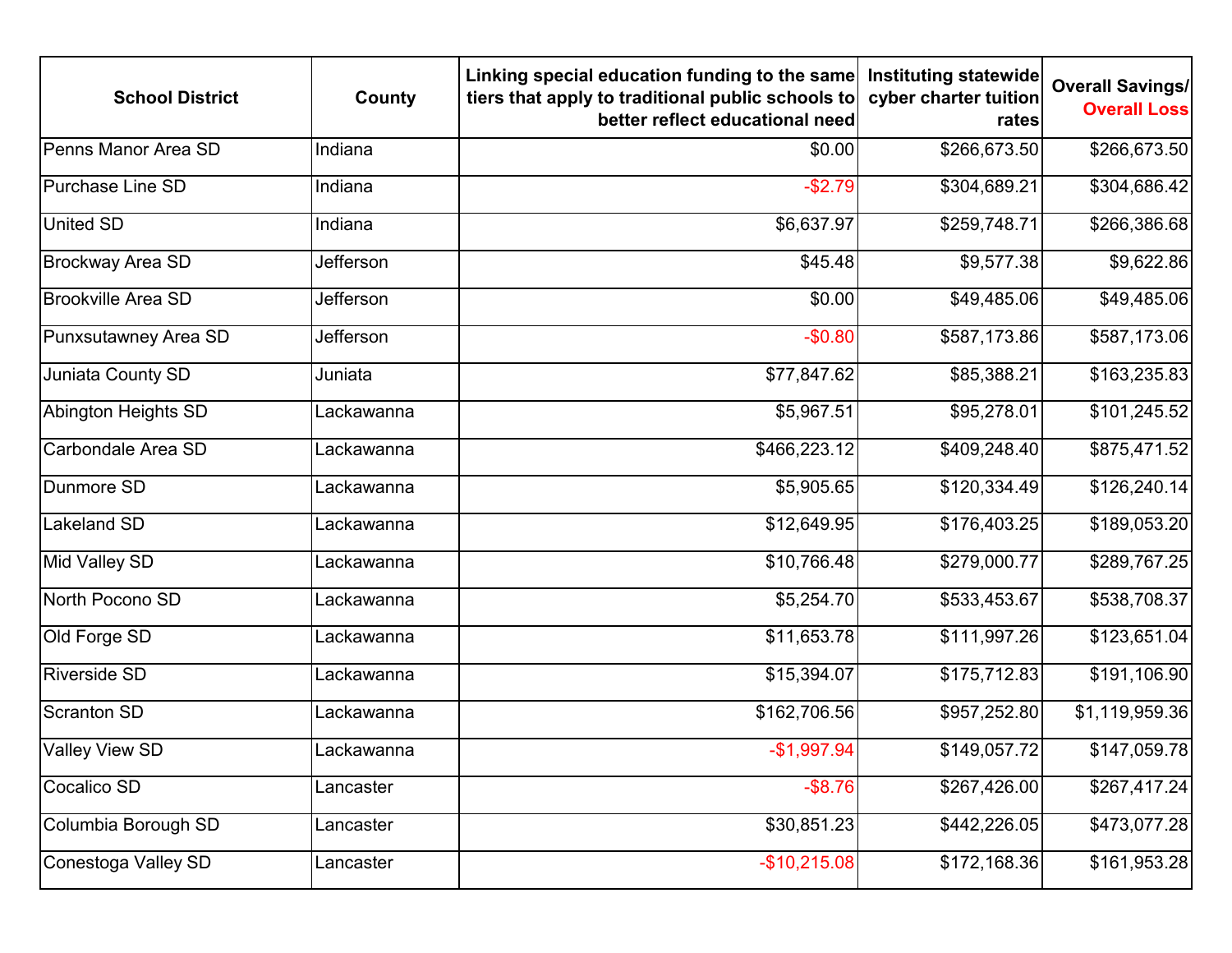| <b>School District</b>             | County    | Linking special education funding to the same<br>tiers that apply to traditional public schools to<br>better reflect educational need | Instituting statewide<br>cyber charter tuition<br>rates | <b>Overall Savings/</b><br><b>Overall Loss</b> |
|------------------------------------|-----------|---------------------------------------------------------------------------------------------------------------------------------------|---------------------------------------------------------|------------------------------------------------|
| Donegal SD                         | Lancaster | \$0.00                                                                                                                                | \$391,765.50                                            | \$391,765.50                                   |
| <b>Eastern Lancaster County SD</b> | Lancaster | \$789.91                                                                                                                              | \$336,604.83                                            | \$337,394.74                                   |
| Elizabethtown Area SD              | Lancaster | \$5,913.27                                                                                                                            | \$244,790.66                                            | \$250,703.93                                   |
| Ephrata Area SD                    | Lancaster | \$0.38                                                                                                                                | \$205,458.19                                            | \$205,458.57                                   |
| <b>Hempfield SD</b>                | Lancaster | $-$ \$48,603.25                                                                                                                       | \$648,009.58                                            | \$599,406.33                                   |
| Lampeter-Strasburg SD              | Lancaster | \$3.12                                                                                                                                | \$145,668.68                                            | \$145,671.80                                   |
| Lancaster SD                       | Lancaster | -\$683,470.99                                                                                                                         | \$1,520,404.76                                          | \$836,933.77                                   |
| <b>Manheim Central SD</b>          | Lancaster | $-$18.23$                                                                                                                             | \$166,733.60                                            | \$166,715.37                                   |
| Manheim Township SD                | Lancaster | $-$ \$25,882.10                                                                                                                       | \$152,978.24                                            | \$127,096.14                                   |
| Penn Manor SD                      | Lancaster | \$6,401.32                                                                                                                            | \$250,238.87                                            | \$256,640.19                                   |
| Pequea Valley SD                   | Lancaster | \$203.17                                                                                                                              | \$266,364.69                                            | \$266,567.86                                   |
| Solanco SD                         | Lancaster | \$7,912.49                                                                                                                            | \$245,614.14                                            | \$253,526.63                                   |
| <b>Warwick SD</b>                  | Lancaster | \$5,539.89                                                                                                                            | \$147,847.66                                            | \$153,387.55                                   |
| <b>Ellwood City Area SD</b>        | Lawrence  | \$6,490.28                                                                                                                            | \$215,045.96                                            | \$221,536.24                                   |
| Laurel SD                          | Lawrence  | \$555.54                                                                                                                              | \$48,120.98                                             | \$48,676.52                                    |
| Mohawk Area SD                     | Lawrence  | \$3,675.70                                                                                                                            | \$71,371.21                                             | \$75,046.91                                    |
| Neshannock Township SD             | Lawrence  | \$5,462.44                                                                                                                            | \$57,285.64                                             | \$62,748.08                                    |
| <b>New Castle Area SD</b>          | Lawrence  | \$31,756.21                                                                                                                           | \$388,314.21                                            | \$420,070.42                                   |
| Shenango Area SD                   | Lawrence  | $-$204.84$                                                                                                                            | \$52,878.08                                             | \$52,673.24                                    |
| Union Area SD                      | Lawrence  | \$967.13                                                                                                                              | \$18,142.79                                             | \$19,109.92                                    |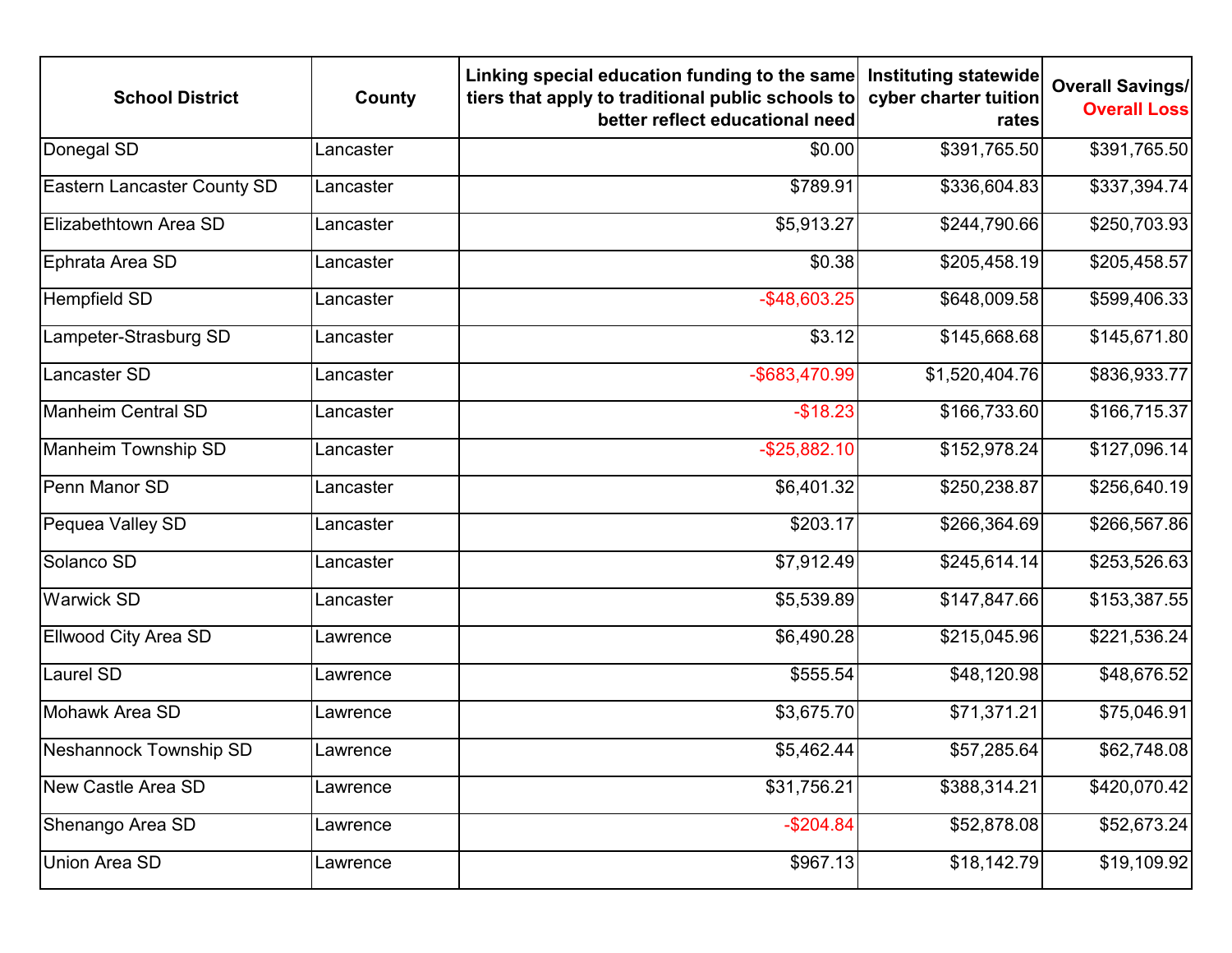| <b>School District</b>           | County   | Linking special education funding to the same<br>tiers that apply to traditional public schools to<br>better reflect educational need | Instituting statewide<br>cyber charter tuition<br>rates | <b>Overall Savings/</b><br><b>Overall Loss</b> |
|----------------------------------|----------|---------------------------------------------------------------------------------------------------------------------------------------|---------------------------------------------------------|------------------------------------------------|
| <b>Wilmington Area SD</b>        | Lawrence | \$71.50                                                                                                                               | \$105,317.29                                            | \$105,388.79                                   |
| Annville-Cleona SD               | Lebanon  | \$20.19                                                                                                                               | \$94,235.20                                             | \$94,255.39                                    |
| Cornwall-Lebanon SD              | Lebanon  | \$0.00                                                                                                                                | \$276,203.19                                            | \$276,203.19                                   |
| Eastern Lebanon County SD        | Lebanon  | \$10,098.38                                                                                                                           | \$299,403.65                                            | \$309,502.03                                   |
| Lebanon SD                       | Lebanon  | \$20,595.61                                                                                                                           | \$118,164.71                                            | \$138,760.32                                   |
| Northern Lebanon SD              | Lebanon  | $-$240.16$                                                                                                                            | \$373,041.59                                            | \$372,801.43                                   |
| Palmyra Area SD                  | Lebanon  | $-$2.97$                                                                                                                              | \$138,839.09                                            | \$138,836.12                                   |
| <b>Allentown City SD</b>         | Lehigh   | \$2,943,295.72                                                                                                                        | \$2,038,314.71                                          | \$4,981,610.43                                 |
| Catasauqua Area SD               | Lehigh   | \$166,983.34                                                                                                                          | \$194,834.16                                            | \$361,817.50                                   |
| East Penn SD                     | Lehigh   | \$265,749.31                                                                                                                          | \$483,226.54                                            | \$748,975.85                                   |
| Northern Lehigh SD               | Lehigh   | \$6,199.57                                                                                                                            | \$451,237.33                                            | \$457,436.90                                   |
| Northwestern Lehigh SD           | Lehigh   | \$102,331.07                                                                                                                          | \$288,879.67                                            | \$391,210.74                                   |
| Parkland SD                      | Lehigh   | \$269,397.85                                                                                                                          | \$608,733.03                                            | \$878,130.88                                   |
| Salisbury Township SD            | Lehigh   | \$24,511.95                                                                                                                           | \$211,332.65                                            | \$235,844.60                                   |
| Southern Lehigh SD               | Lehigh   | \$78,109.20                                                                                                                           | \$209,752.44                                            | \$287,861.64                                   |
| Whitehall-Coplay SD              | Lehigh   | \$234,292.12                                                                                                                          | \$179,125.56                                            | \$413,417.68                                   |
| <b>Crestwood SD</b>              | Luzerne  | \$19,569.89                                                                                                                           | \$109,097.12                                            | \$128,667.01                                   |
| Dallas SD                        | Luzerne  | \$11,772.96                                                                                                                           | \$106,492.07                                            | \$118,265.03                                   |
| <b>Greater Nanticoke Area SD</b> | Luzerne  | \$15,311.76                                                                                                                           | \$146,643.14                                            | \$161,954.90                                   |
| Hanover Area SD                  | Luzerne  | \$65,984.90                                                                                                                           | \$558,141.70                                            | \$624,126.60                                   |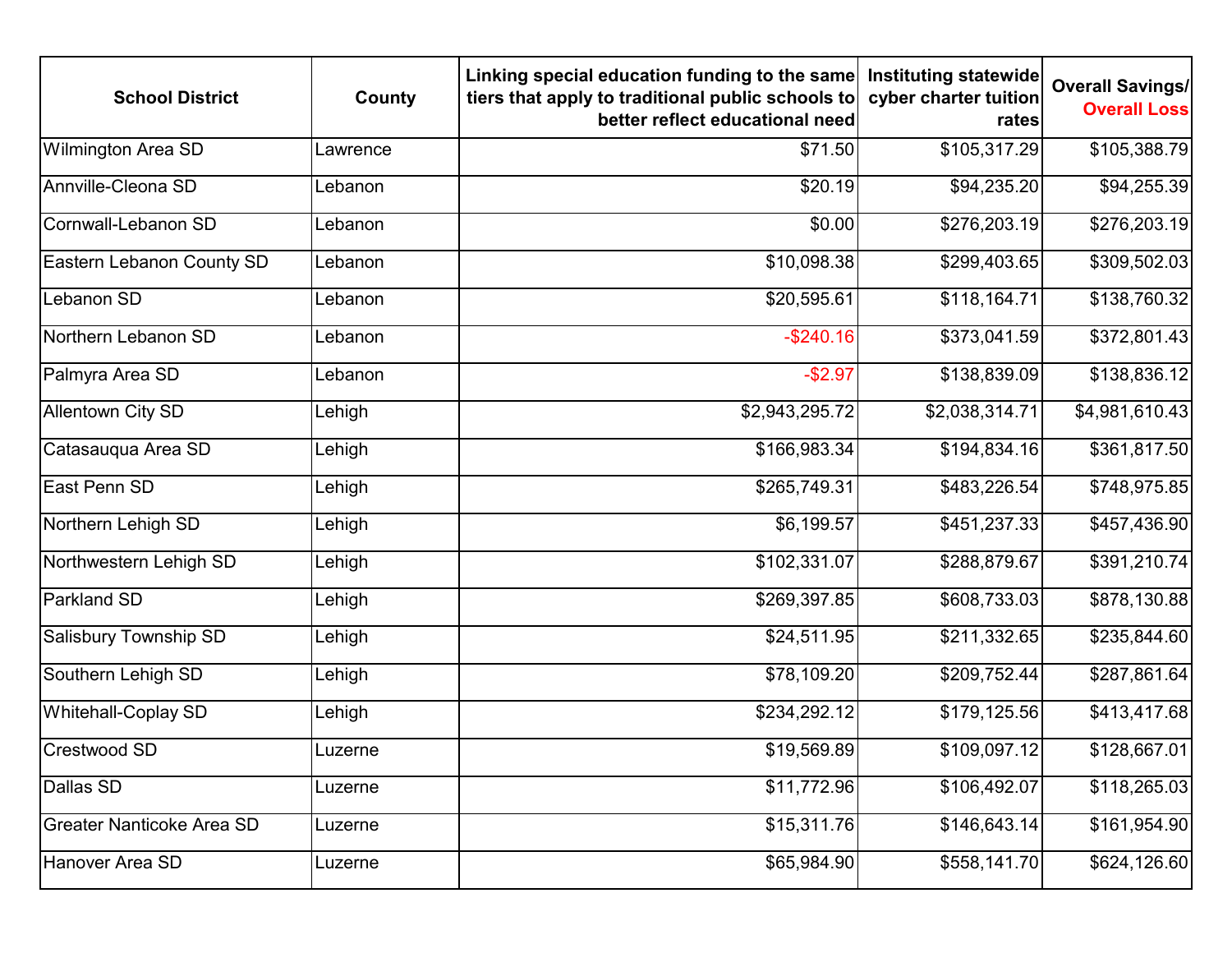| <b>School District</b>        | County   | Linking special education funding to the same<br>tiers that apply to traditional public schools to<br>better reflect educational need | Instituting statewide<br>cyber charter tuition<br>rates | <b>Overall Savings/</b><br><b>Overall Loss</b> |
|-------------------------------|----------|---------------------------------------------------------------------------------------------------------------------------------------|---------------------------------------------------------|------------------------------------------------|
| <b>Hazleton Area SD</b>       | Luzerne  | \$156.23                                                                                                                              | $-$50,797.52$                                           | $-$50,641.29$                                  |
| Lake-Lehman SD                | Luzerne  | \$15,729.77                                                                                                                           | \$260,204.07                                            | \$275,933.84                                   |
| Northwest Area SD             | Luzerne  | \$165.96                                                                                                                              | \$196,144.19                                            | \$196,310.15                                   |
| <b>Pittston Area SD</b>       | Luzerne  | \$26,130.50                                                                                                                           | \$183,765.28                                            | \$209,895.78                                   |
| <b>Wilkes-Barre Area SD</b>   | Luzerne  | \$902,197.49                                                                                                                          | \$1,094,780.85                                          | \$1,996,978.34                                 |
| Wyoming Area SD               | Luzerne  | \$20,590.42                                                                                                                           | \$229,913.61                                            | \$250,504.03                                   |
| <b>Wyoming Valley West SD</b> | Luzerne  | \$39,805.83                                                                                                                           | \$686,597.79                                            | \$726,403.62                                   |
| East Lycoming SD              | Lycoming | \$0.00                                                                                                                                | \$28,636.50                                             | \$28,636.50                                    |
| Jersey Shore Area SD          | Lycoming | \$210,604.91                                                                                                                          | \$355,964.43                                            | \$566,569.34                                   |
| Loyalsock Township SD         | Lycoming | \$0.00                                                                                                                                | \$62,311.06                                             | \$62,311.06                                    |
| Montgomery Area SD            | Lycoming | \$0.00                                                                                                                                | \$86,141.12                                             | \$86,141.12                                    |
| Montoursville Area SD         | Lycoming | \$3,555.30                                                                                                                            | \$106,318.14                                            | \$109,873.44                                   |
| <b>Muncy SD</b>               | Lycoming | \$0.00                                                                                                                                | \$74,990.78                                             | \$74,990.78                                    |
| South Williamsport Area SD    | Lycoming | \$0.00                                                                                                                                | \$67,111.99                                             | \$67,111.99                                    |
| <b>Williamsport Area SD</b>   | Lycoming | \$7,214.26                                                                                                                            | \$804,458.27                                            | \$811,672.53                                   |
| <b>Bradford Area SD</b>       | Mckean   | \$4,369.72                                                                                                                            | \$122,929.29                                            | \$127,299.01                                   |
| Kane Area SD                  | Mckean   | \$0.00                                                                                                                                | \$57,450.66                                             | \$57,450.66                                    |
| Otto-Eldred SD                | Mckean   | \$0.00                                                                                                                                | \$122,565.60                                            | \$122,565.60                                   |
| Port Allegany SD              | Mckean   | \$5,827.65                                                                                                                            | \$39,475.62                                             | \$45,303.27                                    |
| Smethport Area SD             | Mckean   | \$0.00                                                                                                                                | \$133,968.09                                            | \$133,968.09                                   |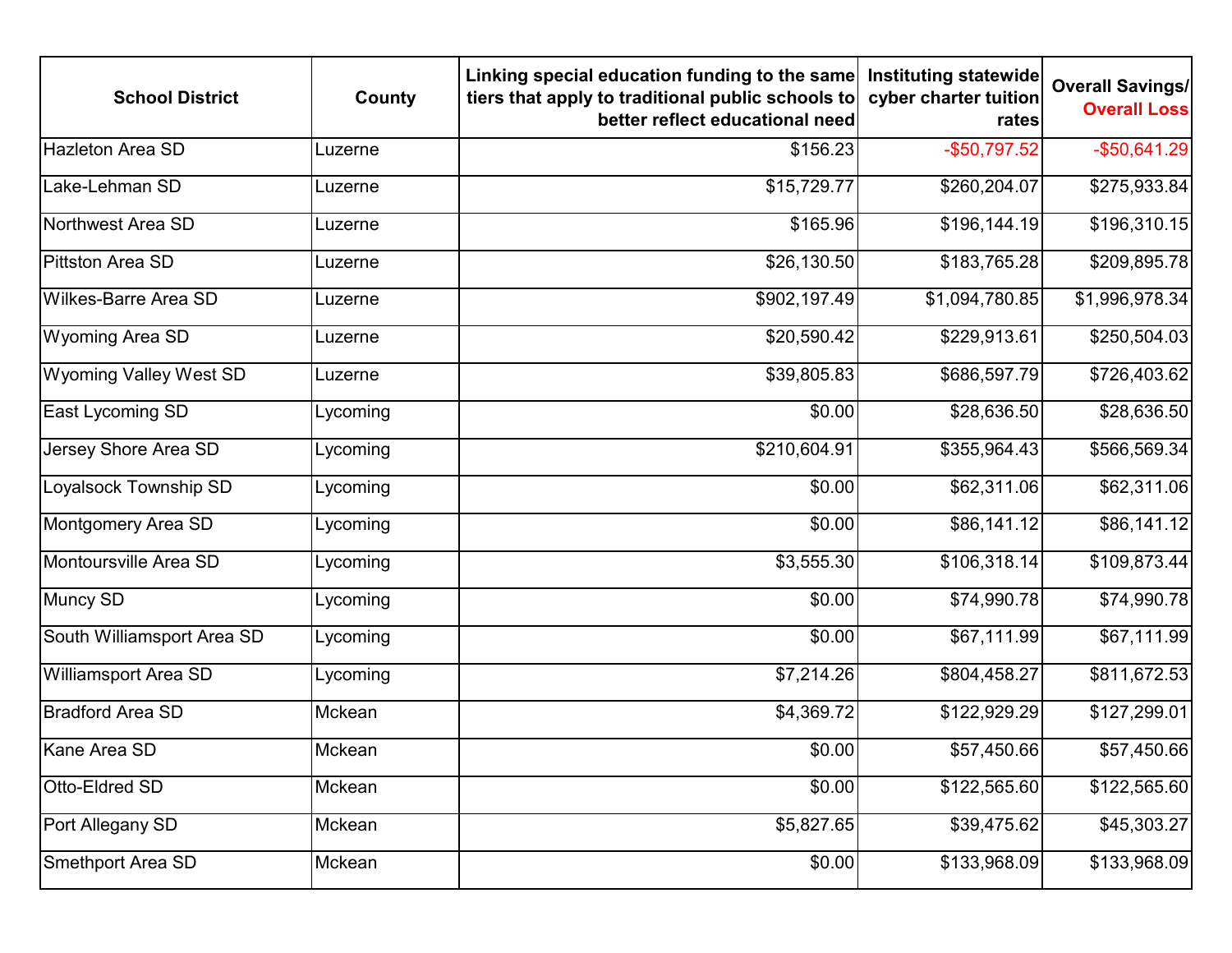| <b>School District</b>        | County     | Linking special education funding to the same<br>tiers that apply to traditional public schools to<br>better reflect educational need | Instituting statewide<br>cyber charter tuition<br>rates | <b>Overall Savings/</b><br><b>Overall Loss</b> |
|-------------------------------|------------|---------------------------------------------------------------------------------------------------------------------------------------|---------------------------------------------------------|------------------------------------------------|
| <b>Commodore Perry SD</b>     | Mercer     | \$0.00                                                                                                                                | \$49,126.97                                             | \$49,126.97                                    |
| <b>Farrell Area SD</b>        | Mercer     | \$40,775.08                                                                                                                           | \$284,556.10                                            | \$325,331.18                                   |
| <b>Greenville Area SD</b>     | Mercer     | \$86,776.83                                                                                                                           | \$91,264.65                                             | \$178,041.48                                   |
| <b>Grove City Area SD</b>     | Mercer     | \$91,727.57                                                                                                                           | \$307,061.33                                            | \$398,788.90                                   |
| Hermitage SD                  | Mercer     | \$13,478.03                                                                                                                           | \$72,822.97                                             | \$86,301.00                                    |
| Jamestown Area SD             | Mercer     | \$9,263.40                                                                                                                            | \$117,094.52                                            | \$126,357.92                                   |
| Lakeview SD                   | Mercer     | \$16,754.60                                                                                                                           | \$167,715.21                                            | \$184,469.81                                   |
| Mercer Area SD                | Mercer     | \$69,078.94                                                                                                                           | \$110,868.73                                            | \$179,947.67                                   |
| <b>Reynolds SD</b>            | Mercer     | \$28,857.65                                                                                                                           | \$115,666.63                                            | \$144,524.28                                   |
| Sharon City SD                | Mercer     | \$450,489.01                                                                                                                          | \$625,801.00                                            | \$1,076,290.01                                 |
| Sharpsville Area SD           | Mercer     | \$29,927.24                                                                                                                           | \$29,836.87                                             | \$59,764.11                                    |
| <b>West Middlesex Area SD</b> | Mercer     | \$0.00                                                                                                                                | \$100,934.69                                            | \$100,934.69                                   |
| Mifflin County SD             | Mifflin    | \$118,037.31                                                                                                                          | \$128,941.05                                            | \$246,978.36                                   |
| East Stroudsburg Area SD      | Monroe     | \$56,736.00                                                                                                                           | \$2,067,106.47                                          | \$2,123,842.47                                 |
| Pleasant Valley SD            | Monroe     | \$36,205.62                                                                                                                           | \$1,271,037.19                                          | \$1,307,242.81                                 |
| Pocono Mountain SD            | Monroe     | \$97,363.45                                                                                                                           | \$3,079,408.38                                          | \$3,176,771.83                                 |
| Stroudsburg Area SD           | Monroe     | \$43,028.45                                                                                                                           | \$1,211,744.95                                          | \$1,254,773.40                                 |
| <b>Abington SD</b>            | Montgomery | -\$107,567.02                                                                                                                         | \$358,874.75                                            | \$251,307.73                                   |
| Bryn Athyn SD                 | Montgomery | \$0.00                                                                                                                                | \$0.00                                                  | \$0.00                                         |
| Cheltenham Township SD        | Montgomery | \$15,608.24                                                                                                                           | \$667,980.47                                            | \$683,588.71                                   |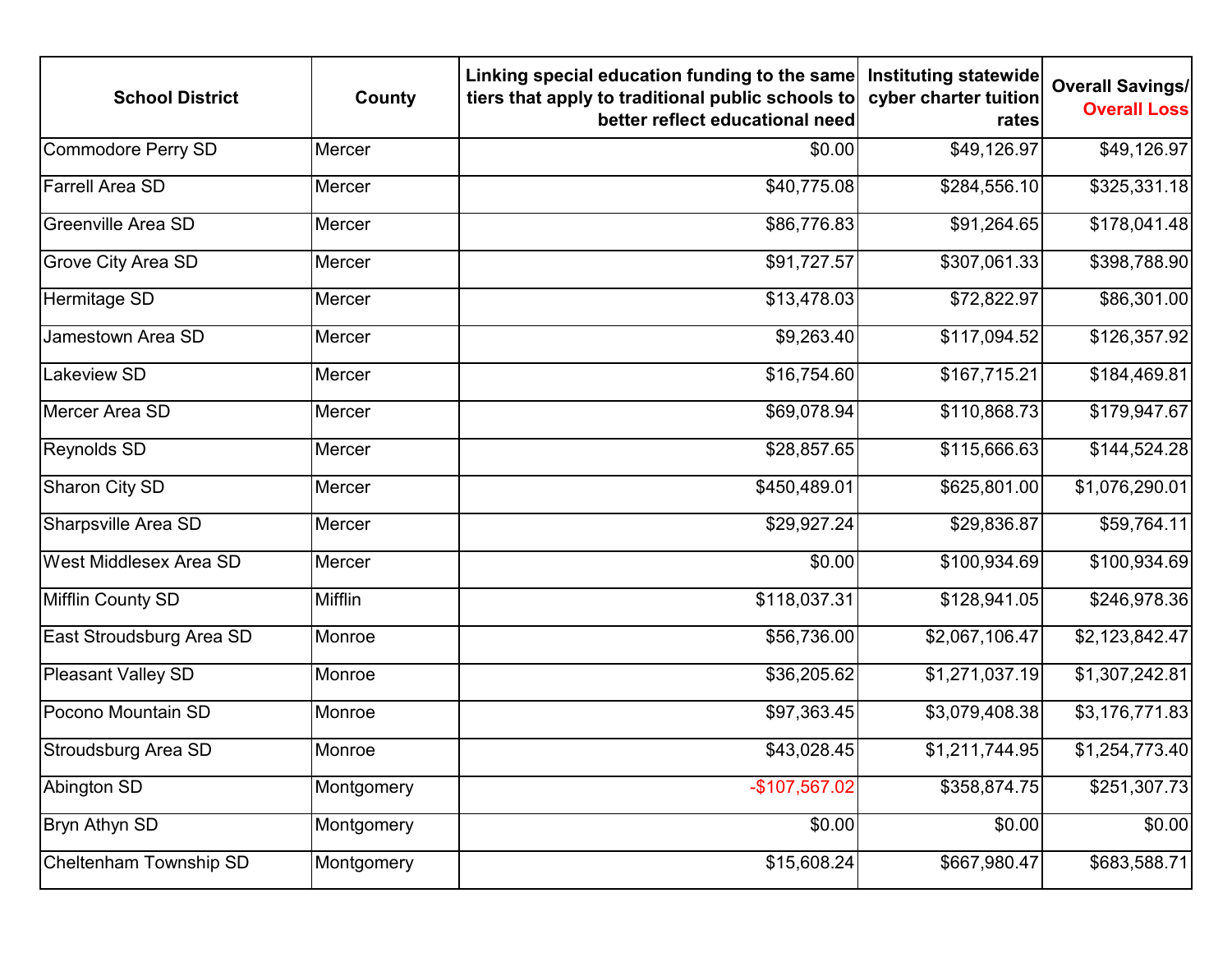| <b>School District</b>      | County     | Linking special education funding to the same<br>tiers that apply to traditional public schools to<br>better reflect educational need | Instituting statewide<br>cyber charter tuition<br>rates | <b>Overall Savings/</b><br><b>Overall Loss</b> |
|-----------------------------|------------|---------------------------------------------------------------------------------------------------------------------------------------|---------------------------------------------------------|------------------------------------------------|
| <b>Colonial SD</b>          | Montgomery | \$60,532.68                                                                                                                           | \$588,984.59                                            | \$649,517.27                                   |
| Hatboro-Horsham SD          | Montgomery | \$80.91                                                                                                                               | \$277,541.69                                            | \$277,622.60                                   |
| Jenkintown SD               | Montgomery | \$0.00                                                                                                                                | \$20,145.20                                             | \$20,145.20                                    |
| Lower Merion SD             | Montgomery | \$15,591.24                                                                                                                           | \$742,870.93                                            | \$758,462.17                                   |
| Lower Moreland Township SD  | Montgomery | \$830.79                                                                                                                              | \$131,451.63                                            | \$132,282.42                                   |
| Methacton SD                | Montgomery | \$24,924.46                                                                                                                           | \$279,119.85                                            | \$304,044.31                                   |
| Norristown Area SD          | Montgomery | \$839,542.21                                                                                                                          | \$1,006,975.24                                          | \$1,846,517.45                                 |
| North Penn SD               | Montgomery | \$19,782.47                                                                                                                           | \$1,016,394.84                                          | \$1,036,177.31                                 |
| Perkiomen Valley SD         | Montgomery | \$35,541.15                                                                                                                           | \$250,682.08                                            | \$286,223.23                                   |
| Pottsgrove SD               | Montgomery | \$141,118.94                                                                                                                          | \$568,570.57                                            | \$709,689.51                                   |
| Pottstown SD                | Montgomery | \$145,385.92                                                                                                                          | \$1,127,125.70                                          | \$1,272,511.62                                 |
| Souderton Area SD           | Montgomery | \$132,420.92                                                                                                                          | \$234,632.02                                            | \$367,052.94                                   |
| Springfield Township SD     | Montgomery | \$0.00                                                                                                                                | \$158,439.11                                            | \$158,439.11                                   |
| <b>Spring-Ford Area SD</b>  | Montgomery | \$302,290.10                                                                                                                          | \$555,235.28                                            | \$857,525.38                                   |
| <b>Upper Dublin SD</b>      | Montgomery | \$6.04                                                                                                                                | \$162,049.49                                            | \$162,055.53                                   |
| <b>Upper Merion Area SD</b> | Montgomery | \$5.64                                                                                                                                | \$567,894.54                                            | \$567,900.18                                   |
| Upper Moreland Township SD  | Montgomery | $-$1.80$                                                                                                                              | \$246,454.35                                            | \$246,452.55                                   |
| <b>Upper Perkiomen SD</b>   | Montgomery | \$22,064.66                                                                                                                           | \$409,437.71                                            | \$431,502.37                                   |
| <b>Wissahickon SD</b>       | Montgomery | \$1.42                                                                                                                                | \$294,829.44                                            | \$294,830.86                                   |
| Danville Area SD            | Montour    | \$0.00                                                                                                                                | \$96,689.32                                             | \$96,689.32                                    |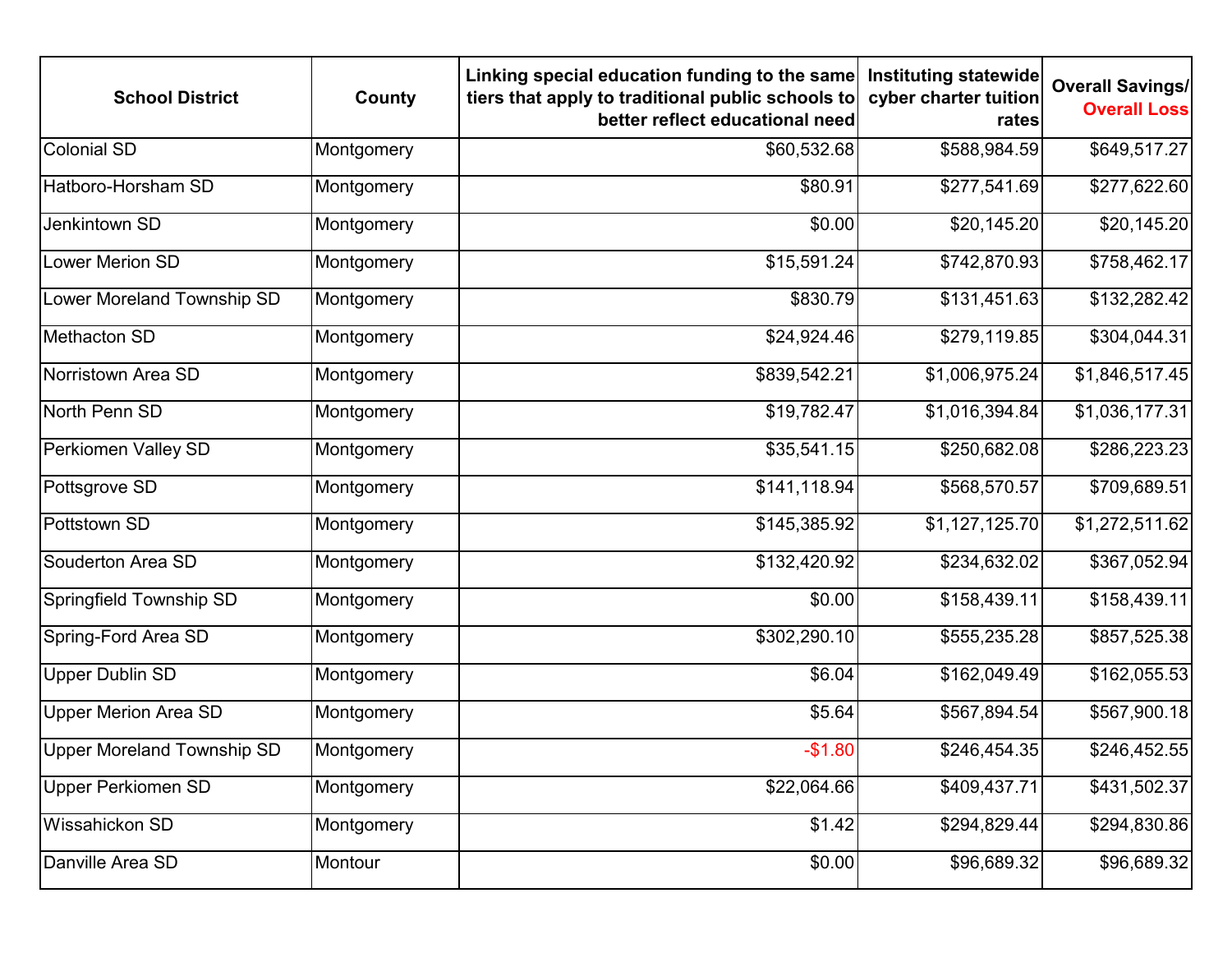| <b>School District</b>   | County         | Linking special education funding to the same<br>tiers that apply to traditional public schools to<br>better reflect educational need | Instituting statewide<br>cyber charter tuition<br>rates | <b>Overall Savings/</b><br><b>Overall Loss</b> |
|--------------------------|----------------|---------------------------------------------------------------------------------------------------------------------------------------|---------------------------------------------------------|------------------------------------------------|
| <b>Bangor Area SD</b>    | Northampton    | \$29,457.71                                                                                                                           | \$720,627.63                                            | \$750,085.34                                   |
| <b>Bethlehem Area SD</b> | Northampton    | \$1,458,359.57                                                                                                                        | \$1,257,845.13                                          | \$2,716,204.70                                 |
| Easton Area SD           | Northampton    | \$374,740.96                                                                                                                          | \$794,097.09                                            | \$1,168,838.05                                 |
| Nazareth Area SD         | Northampton    | \$51,053.05                                                                                                                           | \$571,153.21                                            | \$622,206.26                                   |
| Northampton Area SD      | Northampton    | \$223,813.50                                                                                                                          | \$875,172.13                                            | \$1,098,985.63                                 |
| Pen Argyl Area SD        | Northampton    | \$12,212.39                                                                                                                           | \$440,373.61                                            | \$452,586.00                                   |
| Saucon Valley SD         | Northampton    | \$60,610.99                                                                                                                           | \$538,853.77                                            | \$599,464.76                                   |
| <b>Wilson Area SD</b>    | Northampton    | \$51,368.61                                                                                                                           | \$267,408.05                                            | \$318,776.66                                   |
| Line Mountain SD         | Northumberland | \$0.00                                                                                                                                | \$105,990.05                                            | \$105,990.05                                   |
| Milton Area SD           | Northumberland | \$0.00                                                                                                                                | \$98,253.06                                             | \$98,253.06                                    |
| Mount Carmel Area SD     | Northumberland | \$5,287.17                                                                                                                            | \$139,744.22                                            | \$145,031.39                                   |
| Shamokin Area SD         | Northumberland | \$174.15                                                                                                                              | \$213,148.96                                            | \$213,323.11                                   |
| Shikellamy SD            | Northumberland | \$0.00                                                                                                                                | \$629,461.55                                            | \$629,461.55                                   |
| <b>Warrior Run SD</b>    | Northumberland | \$0.00                                                                                                                                | \$23,386.10                                             | \$23,386.10                                    |
| Greenwood SD             | Perry          | $-$ \$97.56                                                                                                                           | \$146,186.71                                            | \$146,089.15                                   |
| Newport SD               | Perry          | $-$23.63$                                                                                                                             | \$313,812.14                                            | \$313,788.51                                   |
| Susquenita SD            | Perry          | \$17,492.19                                                                                                                           | \$313,354.24                                            | \$330,846.43                                   |
| <b>West Perry SD</b>     | Perry          | \$50.41                                                                                                                               | \$372,971.61                                            | \$373,022.02                                   |
| Philadelphia City SD     | Philadelphia   | \$114,151,618.44                                                                                                                      | \$31,162,612.97                                         | \$145,314,231.41                               |
| Delaware Valley SD       | Pike           | \$4,603.47                                                                                                                            | \$399,316.29                                            | \$403,919.76                                   |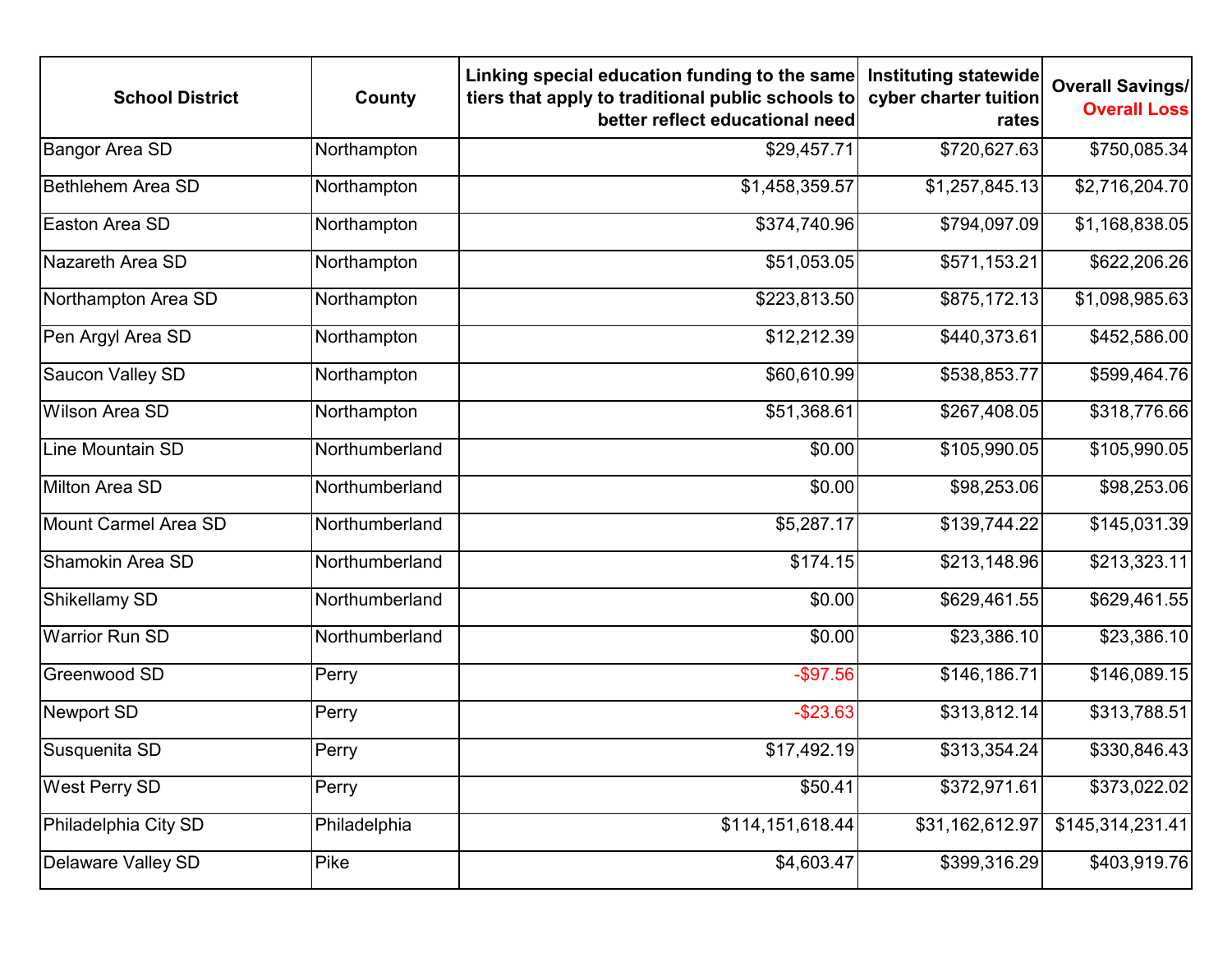| <b>School District</b>          | County     | Linking special education funding to the same<br>tiers that apply to traditional public schools to<br>better reflect educational need | Instituting statewide<br>cyber charter tuition<br>rates | <b>Overall Savings/</b><br><b>Overall Loss</b> |
|---------------------------------|------------|---------------------------------------------------------------------------------------------------------------------------------------|---------------------------------------------------------|------------------------------------------------|
| <b>Austin Area SD</b>           | Potter     | \$0.00                                                                                                                                | \$146.26                                                | \$146.26                                       |
| <b>Coudersport Area SD</b>      | Potter     | \$0.00                                                                                                                                | \$74,826.49                                             | \$74,826.49                                    |
| Galeton Area SD                 | Potter     | \$0.00                                                                                                                                | \$95,166.09                                             | \$95,166.09                                    |
| Northern Potter SD              | Potter     | \$0.00                                                                                                                                | \$32,670.91                                             | \$32,670.91                                    |
| Oswayo Valley SD                | Potter     | \$0.00                                                                                                                                | \$121,130.38                                            | \$121,130.38                                   |
| <b>Blue Mountain SD</b>         | Schuylkill | \$55,861.57                                                                                                                           | \$218,858.49                                            | \$274,720.06                                   |
| Mahanoy Area SD                 | Schuylkill | \$35,017.44                                                                                                                           | \$334,948.01                                            | \$369,965.45                                   |
| Minersville Area SD             | Schuylkill | \$214,950.93                                                                                                                          | \$202,286.56                                            | \$417,237.49                                   |
| North Schuylkill SD             | Schuylkill | \$33,246.54                                                                                                                           | \$175,568.72                                            | \$208,815.26                                   |
| <b>Pine Grove Area SD</b>       | Schuylkill | \$0.00                                                                                                                                | \$30,152.60                                             | \$30,152.60                                    |
| Pottsville Area SD              | Schuylkill | \$414,976.83                                                                                                                          | \$551,436.49                                            | \$966,413.32                                   |
| Saint Clair Area SD             | Schuylkill | \$43,307.13                                                                                                                           | \$64,725.66                                             | \$108,032.79                                   |
| Schuylkill Haven Area SD        | Schuylkill | \$15,167.14                                                                                                                           | \$170,026.90                                            | \$185,194.04                                   |
| Shenandoah Valley SD            | Schuylkill | \$160,545.96                                                                                                                          | \$203,555.52                                            | \$364,101.48                                   |
| Tamaqua Area SD                 | Schuylkill | \$59,459.14                                                                                                                           | \$183,081.07                                            | \$242,540.21                                   |
| <b>Tri-Valley SD</b>            | Schuylkill | \$0.00                                                                                                                                | \$30,055.20                                             | \$30,055.20                                    |
| <b>Williams Valley SD</b>       | Schuylkill | \$21,083.37                                                                                                                           | \$325,488.18                                            | \$346,571.55                                   |
| Midd-West SD                    | Snyder     | \$33,684.16                                                                                                                           | \$226,620.06                                            | \$260,304.22                                   |
| Selinsgrove Area SD             | Snyder     | \$0.00                                                                                                                                | \$118,695.23                                            | \$118,695.23                                   |
| <b>Berlin Brothersvalley SD</b> | Somerset   | \$1,619.12                                                                                                                            | \$18,902.50                                             | \$20,521.62                                    |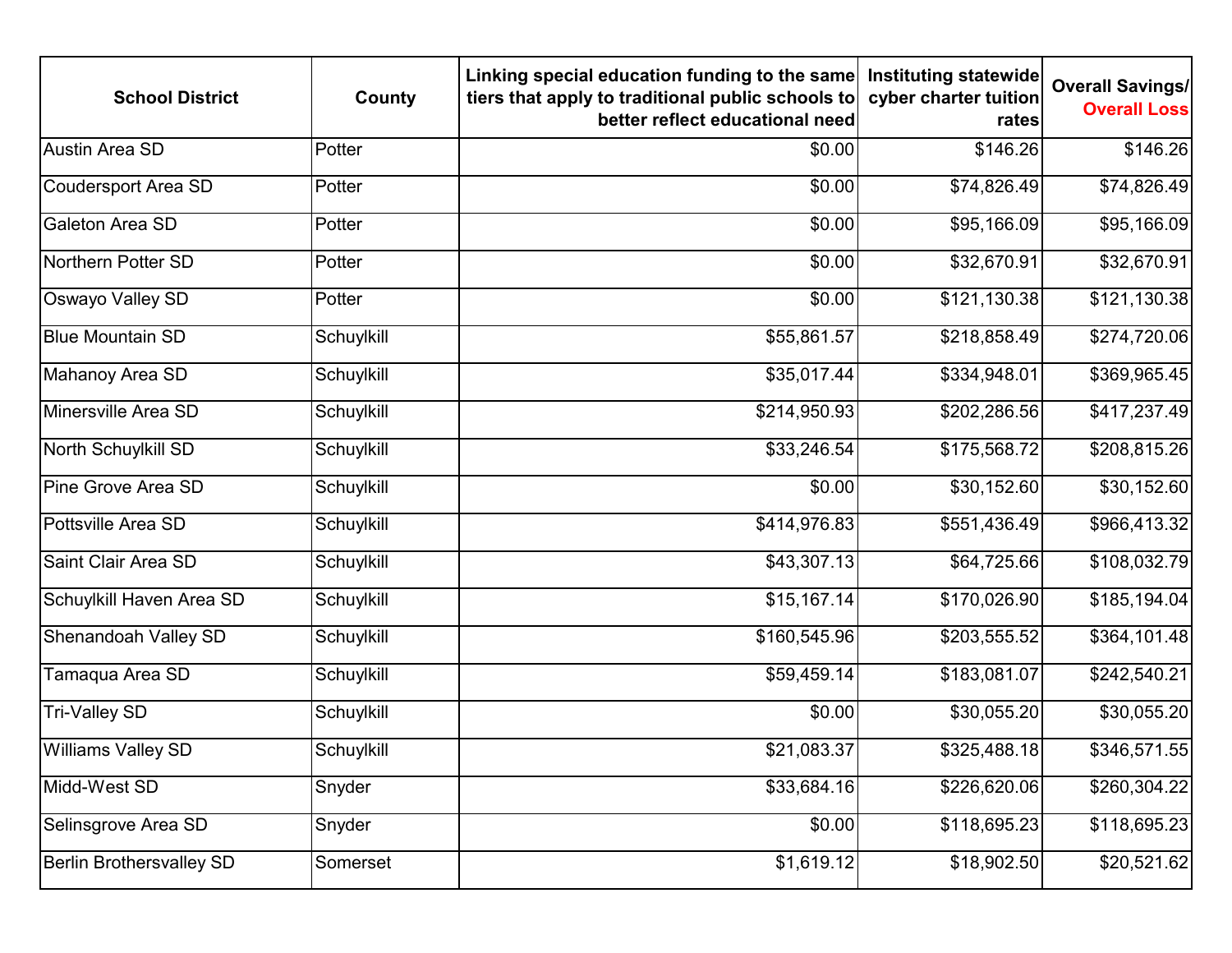| <b>School District</b>           | County      | Linking special education funding to the same<br>tiers that apply to traditional public schools to<br>better reflect educational need | Instituting statewide<br>cyber charter tuition<br>rates | <b>Overall Savings/</b><br><b>Overall Loss</b> |
|----------------------------------|-------------|---------------------------------------------------------------------------------------------------------------------------------------|---------------------------------------------------------|------------------------------------------------|
| Conemaugh Township Area SD       | Somerset    | \$3,528.81                                                                                                                            | \$89,309.36                                             | \$92,838.17                                    |
| Meyersdale Area SD               | Somerset    | \$8,152.15                                                                                                                            | \$78,382.14                                             | \$86,534.29                                    |
| North Star SD                    | Somerset    | $-$ \$3.54                                                                                                                            | \$75,756.83                                             | \$75,753.29                                    |
| Rockwood Area SD                 | Somerset    | \$0.00                                                                                                                                | \$83,788.24                                             | \$83,788.24                                    |
| Salisbury-Elk Lick SD            | Somerset    | \$0.00                                                                                                                                | \$11,672.72                                             | \$11,672.72                                    |
| <b>Shade-Central City SD</b>     | Somerset    | \$96.09                                                                                                                               | \$84,795.25                                             | \$84,891.34                                    |
| Shanksville-Stonycreek SD        | Somerset    | \$0.00                                                                                                                                | \$4,703.82                                              | \$4,703.82                                     |
| Somerset Area SD                 | Somerset    | \$59.63                                                                                                                               | \$239,601.80                                            | \$239,661.43                                   |
| <b>Turkeyfoot Valley Area SD</b> | Somerset    | \$0.00                                                                                                                                | \$77,212.02                                             | \$77,212.02                                    |
| <b>Windber Area SD</b>           | Somerset    | \$71.41                                                                                                                               | \$37,972.13                                             | \$38,043.54                                    |
| <b>Sullivan County SD</b>        | Sullivan    | \$0.00                                                                                                                                | \$359,301.18                                            | \$359,301.18                                   |
| <b>Blue Ridge SD</b>             | Susquehanna | \$0.00                                                                                                                                | \$213,290.41                                            | \$213,290.41                                   |
| <b>Elk Lake SD</b>               | Susquehanna | \$0.00                                                                                                                                | \$186,828.55                                            | \$186,828.55                                   |
| <b>Forest City Regional SD</b>   | Susquehanna | $-$307.62$                                                                                                                            | \$119,771.35                                            | \$119,463.73                                   |
| Montrose Area SD                 | Susquehanna | \$0.00                                                                                                                                | \$272,188.83                                            | \$272,188.83                                   |
| <b>Mountain View SD</b>          | Susquehanna | \$35,724.26                                                                                                                           | \$273,644.00                                            | \$309,368.26                                   |
| Susquehanna Community SD         | Susquehanna | \$0.00                                                                                                                                | \$212,189.28                                            | \$212,189.28                                   |
| Northern Tioga SD                | Tioga       | \$0.00                                                                                                                                | \$174,749.44                                            | \$174,749.44                                   |
| Southern Tioga SD                | Tioga       | \$0.00                                                                                                                                | \$199,172.42                                            | \$199,172.42                                   |
| <b>Wellsboro Area SD</b>         | Tioga       | \$0.00                                                                                                                                | \$103,492.23                                            | \$103,492.23                                   |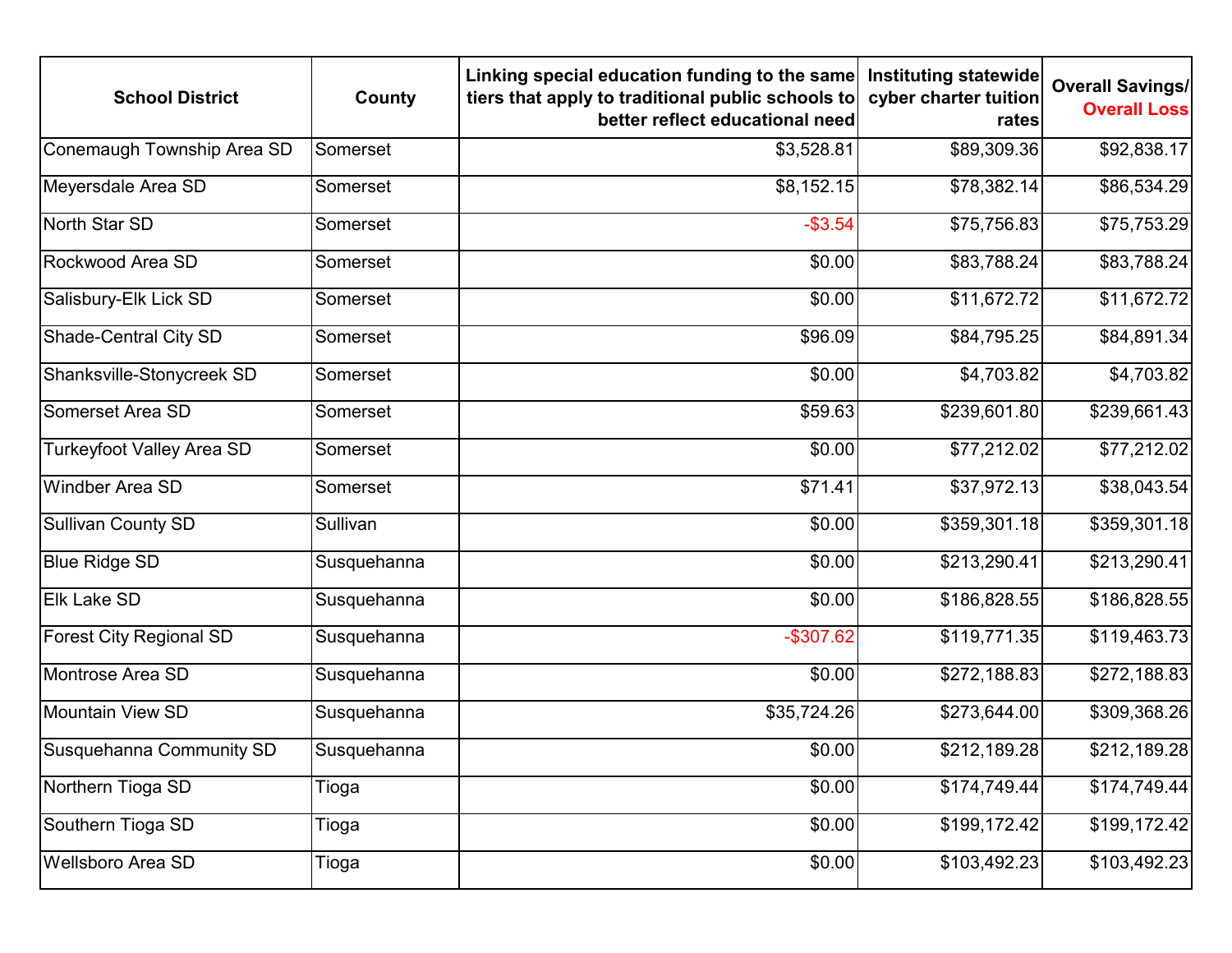| <b>School District</b>      | County     | Linking special education funding to the same<br>tiers that apply to traditional public schools to<br>better reflect educational need | Instituting statewide<br>cyber charter tuition<br>rates | <b>Overall Savings/</b><br><b>Overall Loss</b> |
|-----------------------------|------------|---------------------------------------------------------------------------------------------------------------------------------------|---------------------------------------------------------|------------------------------------------------|
| Lewisburg Area SD           | Union      | \$0.00                                                                                                                                | \$111,574.18                                            | \$111,574.18                                   |
| Mifflinburg Area SD         | Union      | \$3,939.49                                                                                                                            | \$68,124.96                                             | \$72,064.45                                    |
| <b>Cranberry Area SD</b>    | Venango    | \$0.00                                                                                                                                | \$119,595.55                                            | \$119,595.55                                   |
| Franklin Area SD            | Venango    | \$55.43                                                                                                                               | \$234,957.70                                            | \$235,013.13                                   |
| Oil City Area SD            | Venango    | \$3,130.14                                                                                                                            | \$83,907.85                                             | \$87,037.99                                    |
| <b>Titusville Area SD</b>   | Venango    | $-$13,666.88$                                                                                                                         | \$114,128.06                                            | \$100,461.18                                   |
| Valley Grove SD             | Venango    | \$2.54                                                                                                                                | \$64,459.02                                             | \$64,461.56                                    |
| <b>Warren County SD</b>     | Warren     | \$169,530.82                                                                                                                          | \$443,466.97                                            | \$612,997.79                                   |
| Avella Area SD              | Washington | $-$161.64$                                                                                                                            | \$64,309.36                                             | \$64,147.72                                    |
| <b>Bentworth SD</b>         | Washington | \$476.90                                                                                                                              | \$124,519.99                                            | \$124,996.89                                   |
| Bethlehem-Center SD         | Washington | \$0.00                                                                                                                                | \$248,046.48                                            | \$248,046.48                                   |
| <b>Burgettstown Area SD</b> | Washington | $-$1,047.48$                                                                                                                          | \$262,613.83                                            | \$261,566.35                                   |
| California Area SD          | Washington | $-$2.75$                                                                                                                              | \$186,275.70                                            | \$186,272.95                                   |
| Canon-Mcmillan SD           | Washington | \$14,872.43                                                                                                                           | \$164,607.98                                            | \$179,480.41                                   |
| Charleroi SD                | Washington | \$51.14                                                                                                                               | \$88,100.31                                             | \$88,151.45                                    |
| <b>Chartiers-Houston SD</b> | Washington | \$96.16                                                                                                                               | \$79,083.38                                             | \$79,179.54                                    |
| <b>Fort Cherry SD</b>       | Washington | \$60.86                                                                                                                               | \$224,568.32                                            | \$224,629.18                                   |
| Mcguffey SD                 | Washington | \$11,206.22                                                                                                                           | \$290,706.30                                            | \$301,912.52                                   |
| Peters Township SD          | Washington | \$2,303.99                                                                                                                            | \$123,605.45                                            | \$125,909.44                                   |
| Ringgold SD                 | Washington | \$4,122.38                                                                                                                            | \$72,122.23                                             | \$76,244.61                                    |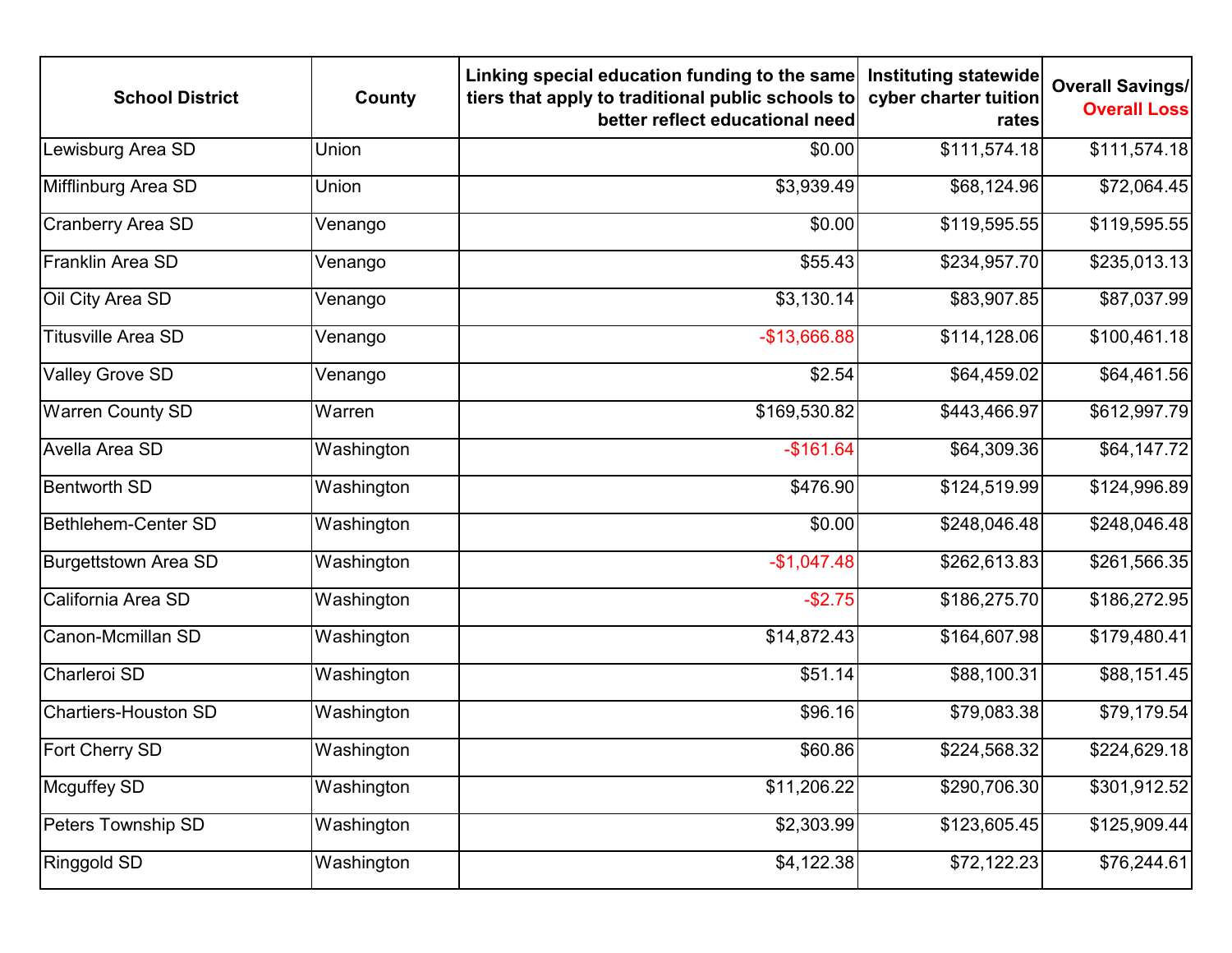| <b>School District</b>      | County       | Linking special education funding to the same<br>tiers that apply to traditional public schools to<br>better reflect educational need | Instituting statewide<br>cyber charter tuition<br>rates | <b>Overall Savings/</b><br><b>Overall Loss</b> |
|-----------------------------|--------------|---------------------------------------------------------------------------------------------------------------------------------------|---------------------------------------------------------|------------------------------------------------|
| <b>Trinity Area SD</b>      | Washington   | \$15,565.50                                                                                                                           | \$321,842.81                                            | \$337,408.31                                   |
| <b>Washington SD</b>        | Washington   | \$6,349.87                                                                                                                            | \$235,866.92                                            | \$242,216.79                                   |
| Wallenpaupack Area SD       | Wayne        | \$17,892.64                                                                                                                           | \$702,670.68                                            | \$720,563.32                                   |
| Wayne Highlands SD          | Wayne        | \$8,762.24                                                                                                                            | \$821,416.85                                            | \$830,179.09                                   |
| Western Wayne SD            | Wayne        | \$9,888.53                                                                                                                            | \$720,002.24                                            | \$729,890.77                                   |
| <b>Belle Vernon Area SD</b> | Westmoreland | \$0.00                                                                                                                                | \$144,583.82                                            | \$144,583.82                                   |
| <b>Burrell SD</b>           | Westmoreland | \$183.39                                                                                                                              | \$94,004.82                                             | \$94,188.21                                    |
| Derry Area SD               | Westmoreland | \$78,194.42                                                                                                                           | \$321,780.56                                            | \$399,974.98                                   |
| <b>Franklin Regional SD</b> | Westmoreland | \$5,877.94                                                                                                                            | \$222,911.35                                            | \$228,789.29                                   |
| <b>Greater Latrobe SD</b>   | Westmoreland | \$42,825.07                                                                                                                           | \$91,229.93                                             | \$134,055.00                                   |
| <b>Greensburg Salem SD</b>  | Westmoreland | \$76,333.26                                                                                                                           | \$542,248.00                                            | \$618,581.26                                   |
| Hempfield Area SD           | Westmoreland | \$26,160.84                                                                                                                           | \$514,714.19                                            | \$540,875.03                                   |
| Jeannette City SD           | Westmoreland | \$9,246.74                                                                                                                            | \$304,285.91                                            | \$313,532.65                                   |
| Kiski Area SD               | Westmoreland | $-$19.64$                                                                                                                             | \$253,378.40                                            | \$253,358.76                                   |
| <b>Ligonier Valley SD</b>   | Westmoreland | \$23,364.68                                                                                                                           | \$473,922.57                                            | \$497,287.25                                   |
| Monessen City SD            | Westmoreland | \$10,591.04                                                                                                                           | \$291,412.55                                            | \$302,003.59                                   |
| Mount Pleasant Area SD      | Westmoreland | \$39,639.52                                                                                                                           | \$203,067.22                                            | \$242,706.74                                   |
| New Kensington-Arnold SD    | Westmoreland | \$40,096.36                                                                                                                           | \$665,221.74                                            | \$705,318.10                                   |
| Norwin SD                   | Westmoreland | \$9,708.43                                                                                                                            | \$8,218.46                                              | \$17,926.89                                    |
| Penn-Trafford SD            | Westmoreland | \$1,959.38                                                                                                                            | \$99,023.32                                             | \$100,982.70                                   |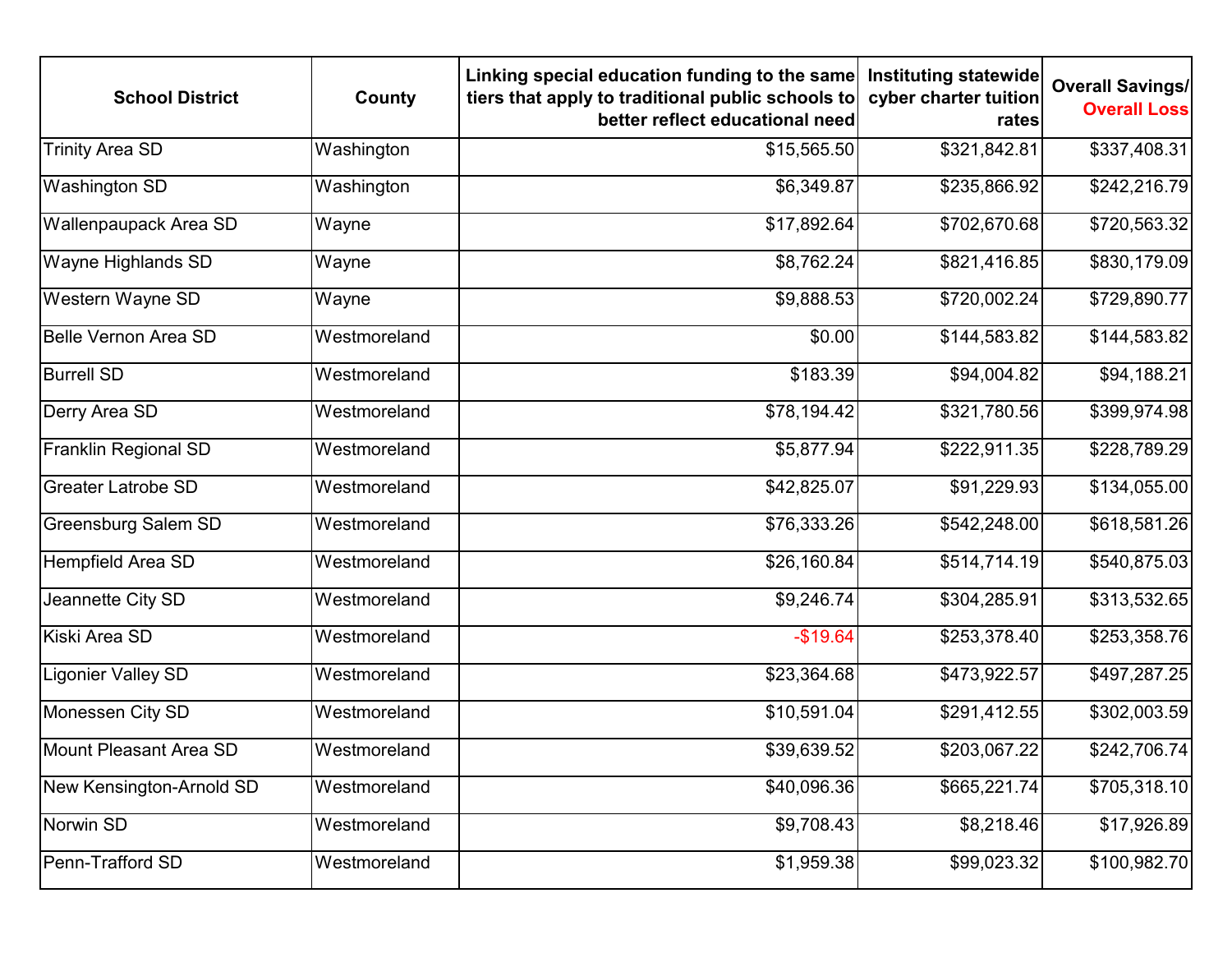| <b>School District</b>     | County       | Linking special education funding to the same<br>tiers that apply to traditional public schools to<br>better reflect educational need | Instituting statewide<br>cyber charter tuition<br>rates | <b>Overall Savings/</b><br><b>Overall Loss</b> |
|----------------------------|--------------|---------------------------------------------------------------------------------------------------------------------------------------|---------------------------------------------------------|------------------------------------------------|
| Southmoreland SD           | Westmoreland | \$6,224.34                                                                                                                            | \$198,305.15                                            | \$204,529.49                                   |
| Yough SD                   | Westmoreland | $-$20.21$                                                                                                                             | \$158,480.25                                            | \$158,460.04                                   |
| Lackawanna Trail SD        | Wyoming      | \$466.42                                                                                                                              | \$214,402.27                                            | \$214,868.69                                   |
| <b>Tunkhannock Area SD</b> | Wyoming      | $-$ \$94.36                                                                                                                           | \$668,074.85                                            | \$667,980.49                                   |
| <b>Central York SD</b>     | York         | \$20,368.49                                                                                                                           | \$109,254.67                                            | \$129,623.16                                   |
| Dallastown Area SD         | York         | \$332.47                                                                                                                              | \$323,941.30                                            | \$324,273.77                                   |
| Dover Area SD              | York         | \$10,613.98                                                                                                                           | \$452,840.05                                            | \$463,454.03                                   |
| Eastern York SD            | York         | \$6,263.12                                                                                                                            | \$378,520.12                                            | \$384,783.24                                   |
| <b>Hanover Public SD</b>   | York         | \$46,940.50                                                                                                                           | \$121,661.43                                            | \$168,601.93                                   |
| Northeastern York SD       | York         | \$13,825.28                                                                                                                           | \$581,038.97                                            | \$594,864.25                                   |
| Northern York County SD    | York         | \$4,886.84                                                                                                                            | \$153,611.61                                            | \$158,498.45                                   |
| <b>Red Lion Area SD</b>    | York         | \$5,259.85                                                                                                                            | \$417,552.94                                            | \$422,812.79                                   |
| <b>South Eastern SD</b>    | York         | \$0.00                                                                                                                                | \$347,722.27                                            | \$347,722.27                                   |
| South Western SD           | York         | \$32,625.07                                                                                                                           | \$189,997.20                                            | \$222,622.27                                   |
| Southern York County SD    | York         | $-$ \$3.82                                                                                                                            | \$261,390.39                                            | \$261,386.57                                   |
| Spring Grove Area SD       | York         | \$28,885.78                                                                                                                           | \$336,396.59                                            | \$365,282.37                                   |
| <b>West Shore SD</b>       | York         | \$30,100.87                                                                                                                           | \$962,126.32                                            | \$992,227.19                                   |
| West York Area SD          | York         | \$138,941.47                                                                                                                          | \$616, 122.15                                           | \$755,063.62                                   |
| York City SD               | York         | \$1,060,107.89                                                                                                                        | \$2,927,952.50                                          | \$3,988,060.39                                 |
| <b>York Suburban SD</b>    | York         | \$21,899.32                                                                                                                           | \$307,373.88                                            | \$329,273.20                                   |